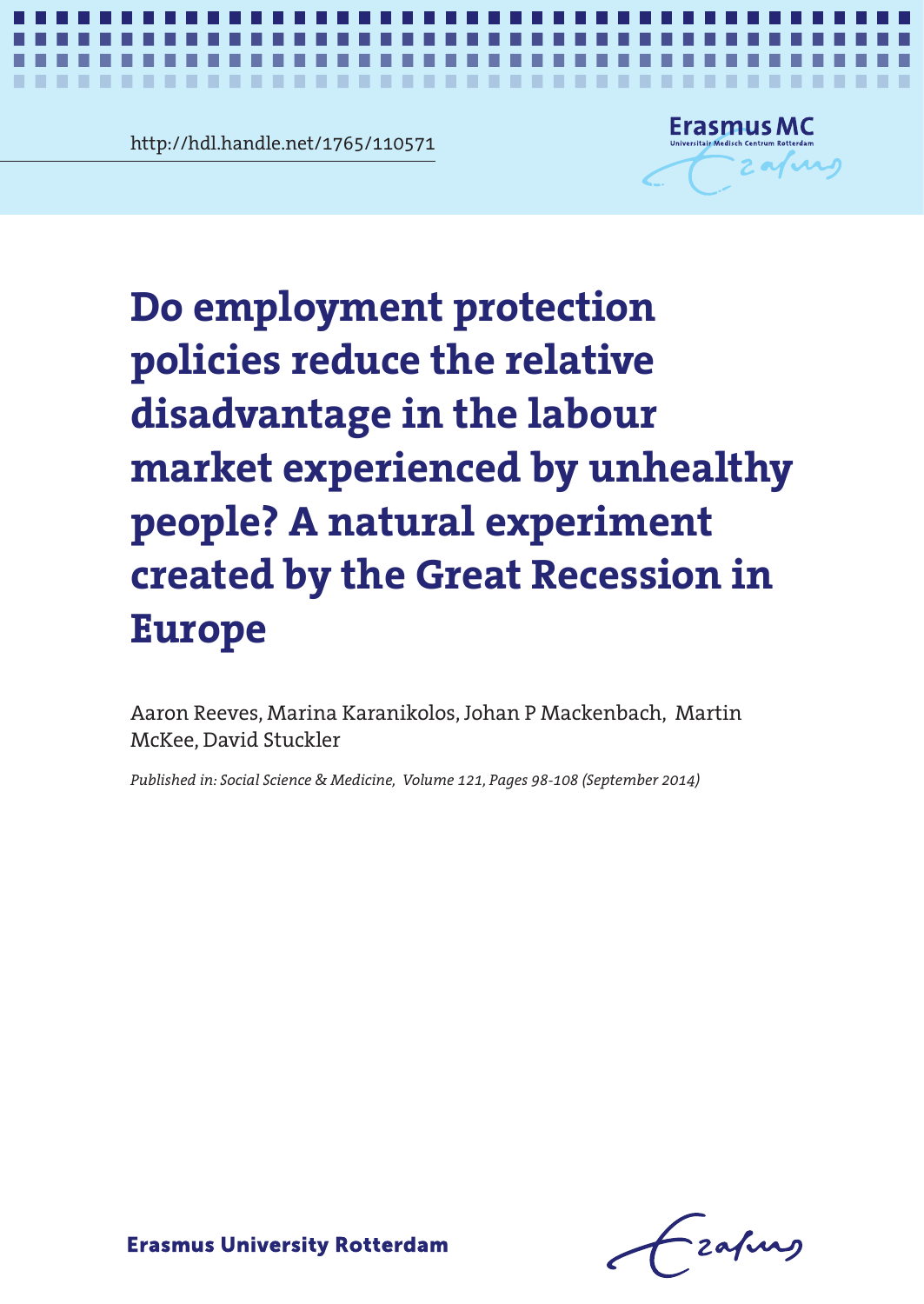#### **Abstract**

Unhealthy persons are more likely to lose their jobs than those who are healthy but whether this is affected by recession is unclear. We asked how healthy and unhealthy persons fared in labour markets during Europe's 2008–2010 recessions and whether national differences in employment protection helped mitigate any relative disadvantage experienced by those in poor health. Two retrospective cohorts of persons employed at baseline were constructed from the European Statistics of Income and Living Conditions in 26 EU countries. The first comprised individuals followed between 2006 and 2008, *n* = 46,085 (pre-recession) and the second between 2008 and 2010, *n* = 85,786 (during recession). We used multi-level (individual- and country-fixed effects) logistic regression models to assess the relationship (overall and disaggregated by gender) between recessions, unemployment, and health status, as well as any modifying effect of OECD employment protection indices measuring the strength of policies against dismissal and redundancy. Those with chronic illnesses and health limitations were disproportionately affected by the recession, respectively with a 1.5- and 2.5-fold greater risk of unemployment than healthy people during 2008–2010. During severe recessions (>7% fall in GDP), employment protections did not mitigate the risk of job loss (OR = 1.06, 95% CI: 0.94–1.21). However, in countries experiencing milder recessions (<7% fall in GDP), each additional unit of employment protection reduced job loss risk (OR  $= 0.72$ , 95% CI: 0.58–0.90). Before the recession, women with severe health limitations especially benefited, with additional reductions of 22% for each unit of employment protection  $(AOR_{female} = 0.78, 95\%$  CI: 0.62–0.97), such that at high levels the difference in the risk of job loss between healthy and unhealthy women disappeared. Employment protection policies may counteract labour market inequalities between healthy and unhealthy people, but additional programmes are likely needed to protect vulnerable groups during severe recessions.

#### **Highlights**

- Employment protection reduced job loss risk before the recession and in mild recession.
- The difference in the risk of job loss between healthy and unhealthy women disappeared before the recession.
- In severe recessions employment protections did not mitigate the risk of job loss.
- Employment protection may counteract labour market inequalities.

Czafurz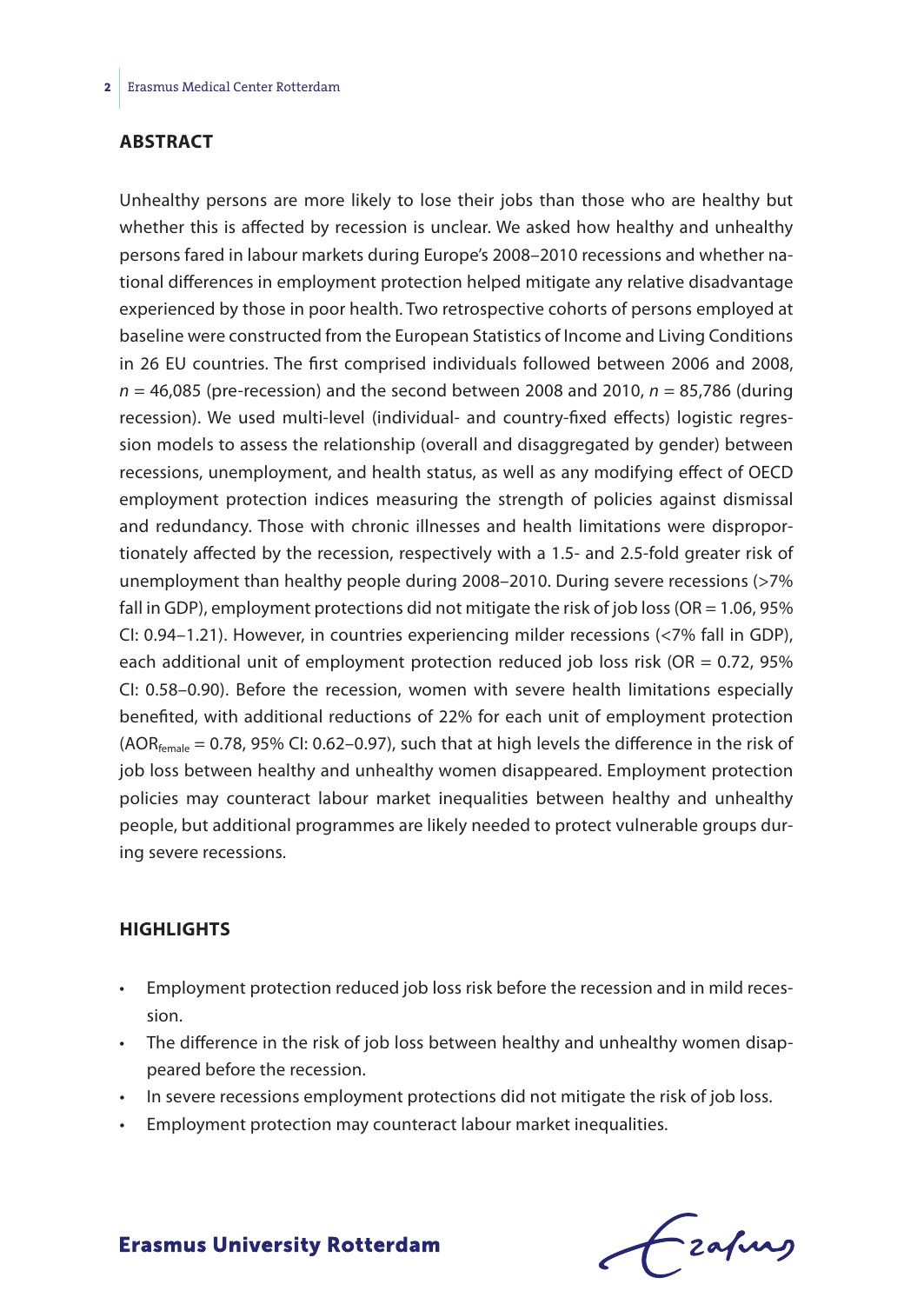#### **Introduction**

There has been widespread concern that the Great Recession that began in 2008 has disproportionately impacted vulnerable groups, particularly those with chronic illnesses or disabilities[1]. Historically, persons with chronic illnesses have been twice as likely to lose jobs than those in good health[2]. During previous recessions in Europe, men with chronic illness, particularly from lower socio-economic groups, were more likely to lose their jobs than men without chronic illness, leading many to exit the labour force entirely[3, 4]. Very few longitudinal analyses have examined this issue, but those that have consistently find that people who initially report poorer health were more likely to lose their jobs[5-8] – especially if they are older[9] – and then, when job loss occurs, to have more difficulty regaining work than those in better health[10]. Yet is it inevitable that economic downturns will heavily penalise those already disadvantaged on the grounds of health?

Cross-national variation in the extent to which chronically ill people are penalised in the labour market suggests that political and structural features of the labour market may protect them from any worsening of their existing disadvantage[11]. This political economy approach to health seeks to understand how politics, policies, and economics can influence the health and life chances of vulnerable groups, with potential implications for health inequalities[12-14]. It further draws attention to how recessions and employment protection legislation, two under-researched economic and political determinants of health, influence the relative disadvantage in the labour market experienced by those with chronic illnesses.

Employment protection legislation is intended to help protect jobs during hard times. Such legislation includes safeguards for permanent contracts as well as measures that make redundancy more expensive or difficult for employers. For example, requiring redundancies be approved by third party organisations makes lay-offs more difficult. Dismissal can also be made more costly if longstanding employees are entitled to greater severance pay. In such circumstances, employers may seek alternative ways to achieve savings rather than by shedding workers who may be perceived as less productive, particularly those in ill health, during economic contractions.

Although it is plausible that employment protection may reduce the short-term risk of job loss, the OECD and IMF claim that these policies lead to labour market rigidity, worsening overall employment rates[15, 16]. It is argued that firms may be reluctant to hire employees if it is difficult to dismiss them. U.S. studies that examined the shortterm impact of the 1991 Americans with Disabilities Act, which prohibited workplace discrimination against disabled people, suggested that it exacerbated already high unemployment rates in this group[17, 18], with similar results observed in the UK[19]. Yet, others have suggested that these results were artefactual, since the Americans with

frafing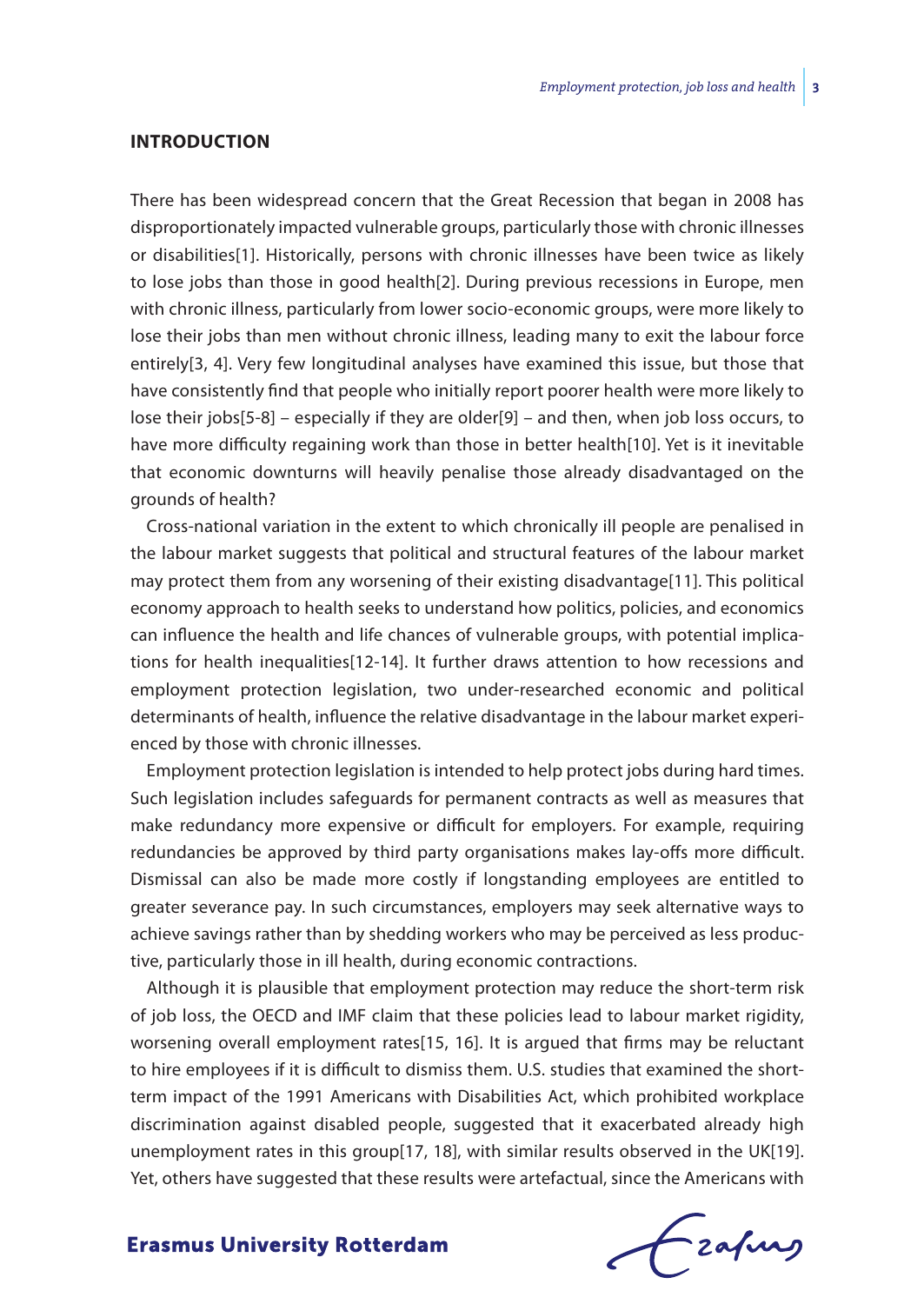#### **4** Erasmus Medical Center Rotterdam

Disabilities Act increased the numbers of persons designated as disabled[20, 21]. Further studies that have investigated the longer-term effects find that anti-discrimination policies improved employment rates among disabled people although, in the UK, there is suggestive evidence that they have benefited men more than women[21-23]. These observations are thought to be a product of women's overrepresentation in precarious employment, including part-time work and the service sector. This debate reflects a growing concern with how politics and policies intersect with economic fluctuations in shaping population health[13].

In this study, drawing on the natural experiment created by the economic downturns in Europe that began to emerge in late-2007 following the collapse of the US housing bubble, we examine two questions concerned with the political economy of labour market inequalities:

- 1. Are unhealthy persons at greater risk of losing jobs than healthy persons during economic recessions?
- 2. Do employment protection policies mitigate their relative disadvantage during periods of (a) no recession, (b) mild recession, and (c) severe economic recession?

#### **Methods**

#### **Retrospective cohort data**

Individual-level data were taken from the European Statistics of Income and Living Conditions (EU-SILC). We included data from individual surveys from 26 EU/EEA countries, apart from Germany in the years 2006–2010, Ireland in 2008–2010, Romania in 2006–2008 and Switzerland in 2006–2010 for which data were unavailable. Household response rates vary by country from 53.7% in Luxembourg to over 90% in Slovakia and Romania, with an overall mean response rate of over 80%.

The SILC survey includes both cross-sectional and longitudinal components. A rotational design is used for the longitudinal component, replacing 25% of the sample each year with a maximum coverage of four years. Thus, to assess the consequences for job loss, we constructed two cohorts of the longitudinal EU-SILC, covering the years 2006–2008 and 2008–2010. These cohorts were selected because they coincide with rising European unemployment associated with the Great Recession. Officially, recessions, defined in terms of declines in GDP, began in late 2007 and early 2008, but the subsequent increase in unemployment, which affected nearly all countries, began in 2009.

Persons in the first cohort (prior to large rises in unemployment associated with the Great Recession) were employed in 2006 and were interviewed annually until 2008. Members of the second cohort (during the rise in unemployment) were employed in

frafing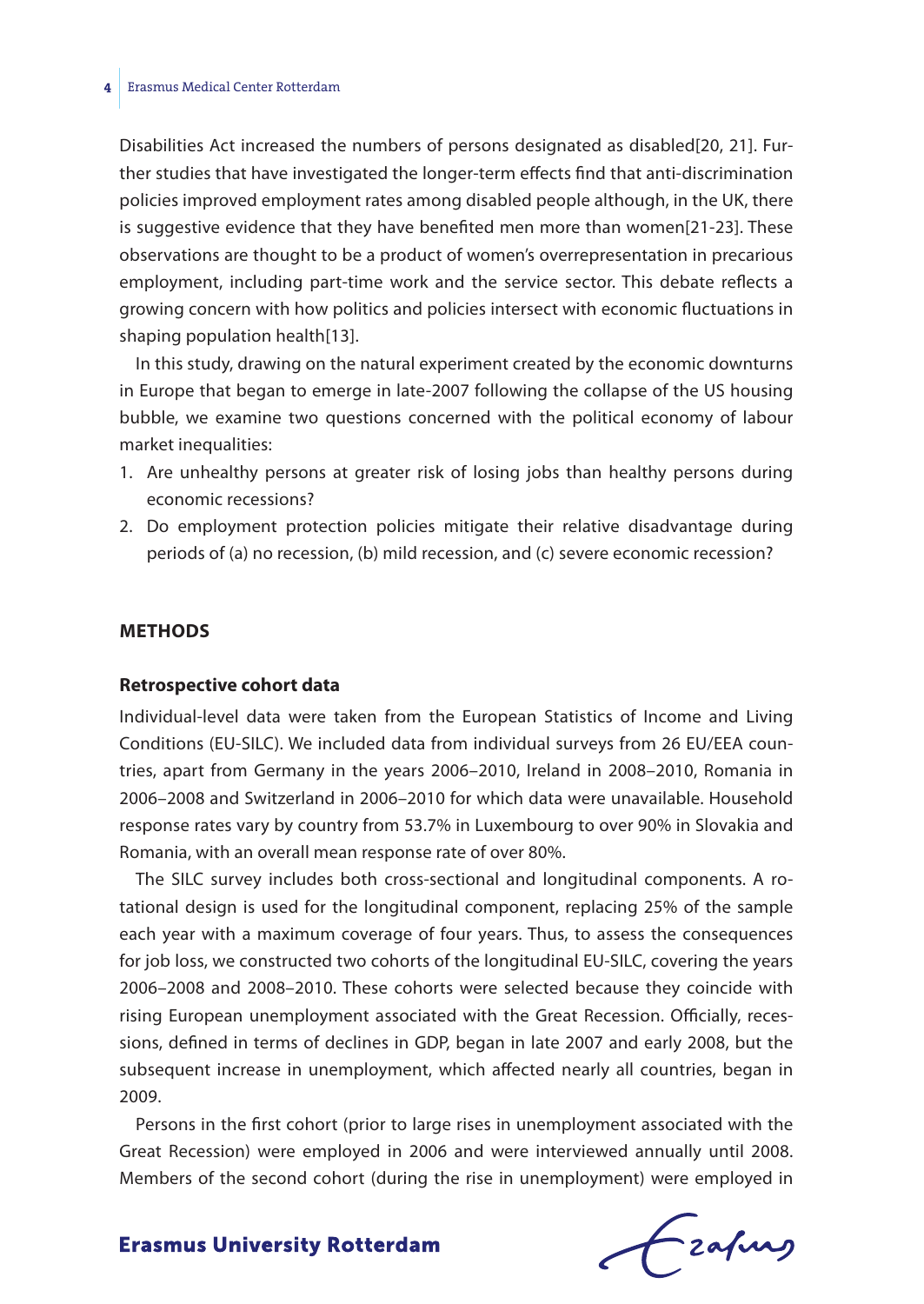2008 and interviewed annually until 2010. Members of both cohorts were included in the EU longitudinal sample if they were present throughout the three-year study phases (covering 2006–2008 and 2008–2010) and did not exit the workforce (i.e. retired, were unable to work due to disability, were in full-time education or otherwise inactive). This yielded a final analytic sample of 46,085 respondents in 2006–2008 (138,255 personyears) and 85,786 respondents in 2008–2010 (257,358 person-years).

#### **Multi-level statistical models**

Becoming unemployed is our outcome of interest. To measure the incidence of unemployment, a dummy variable was created for respondents who self-reported unemployment in any or both of the 2 years from baseline. We define job loss as becoming unemployed and remaining economically active. Unemployment is defined as 'current' economic activity and so the SILC data may fail to capture those who were employed during the data collection period in 2006 and in 2007 but who were briefly unemployed between these two periods.

Chronic illness and health limitation are both key explanatory variables. Chronic illness was defined as the presence of self-reported long-term conditions ( $No = 0$ ,  $Yes = 1$ ). We also evaluated the presence of health conditions severely limiting daily activities (henceforth heath limitations) (No limitation  $= 1$ , Some limitation  $= 2$ , Severe limitation = 3), although small numbers did not allow for within-country comparisons. Item non-respondents were removed from our sample for chronic illness (2008 *n* = 6022; 2010 *n* = 11,618) and for limiting health conditions (2008: *n* = 6032; 2010: *n* = 11,635).

Our models also include individual- and country-level covariates. Because chronic illnesses and heath limitations are highly correlated with age, we include both measures of age and age-squared to adjust for any non-linear associations with the probability of job loss. We also adjust for marital status (married or not) and educational status (measured as the number of years of educational attainment) as both may moderate the association between economic activity and health status. We also adjust for a series of macroeconomic variables that might explain variation in the pressures in the labour market to which both healthy and unhealthy employees are exposed. These countrylevel variables include Gross Domestic Product (GDP) as a measure of the wealth of a country while the change in GDP captures the depth of the recession. Both of these are adjusted for inflation and purchasing-power. Unemployment rates measure pre-existing pressure in the labour market while the change in unemployment captures the population wide change in employment rates due to the crisis.

To assess whether persons in ill-health were at greater risk of job loss before and during the Great Recession, we fit a logistic regression model with standard errors adjusted for within-country clustering, as follows:

frafing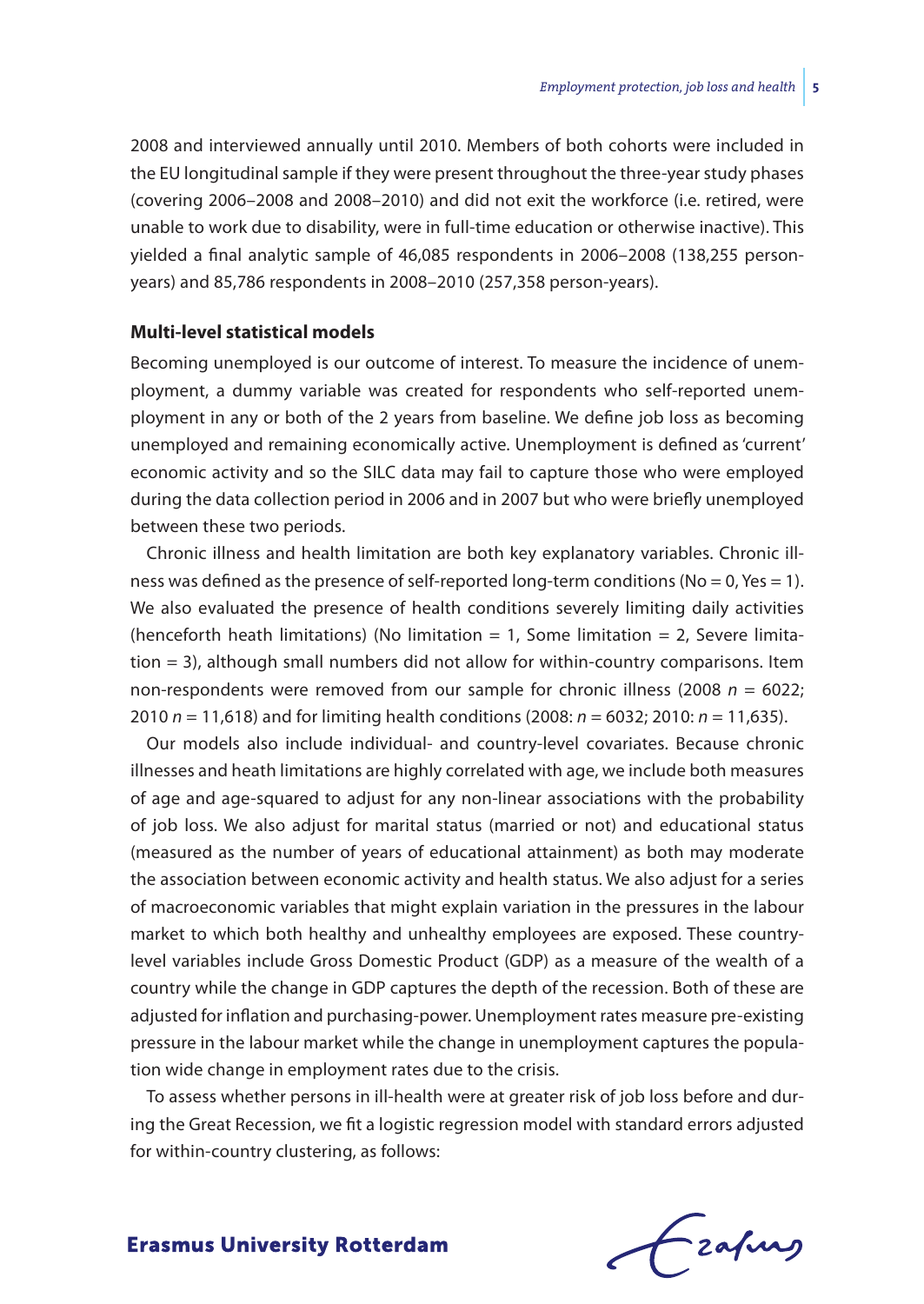#### **6** Erasmus Medical Center Rotterdam

1) Job loss<sub>i,j,k,t</sub> = 
$$
\beta_0 + \beta_1 III_{i,j,k \text{ baseline}} + \beta_2 A g e_{i,j,k,t} + \beta_3 A g e_{i,j,k,t} + \beta_4 M \text{arital}_{i,j,k,t} + \beta_5 Educ_{i,j,k,t} + \beta_6 GDP_{k,t} + \beta_7 \Delta GDP_k t + \beta_8 UE_{k,t} + \beta_9 \Delta UE_{k,t} + \alpha_i + \varepsilon_{i,j,k,t}
$$

Here *i* is individual, *j* is sex, *k* is country, and *t* is year. Job loss is 1 if person *i* became unemployed since being employed at baseline; Ill is either the measure of self-reported chronic illness or the measure of health limitations at the base year.  $\alpha_i$  is the personspecific fixed-effect, which adjusts for time-invariant covariates. Marital is a person's marital status, and Educ is the person's number of years of educational attainment; GDP is gross domestic product and UE measures the unemployment rate while ΔGDP and ΔUE represent the annual change in both of these same measures; ε is the error term. We estimated the models across all individuals and for men and women separately.

Given eq. (1), we then assessed two potential exacerbating or mitigating factors. First we asked whether the risk of job loss was greater during more severe recessions. We compared the risk of job loss in countries experiencing severe recession with those experiencing either a mild recession or no recession at all. Countries with a recession greater than the median downturn (cumulative GDP decline ≥7%) were defined as 'severe' and 'mild' recessions were those countries below the median (<7% of GDP). Data from 2006 to 2008 are coded as 'no recession', since all countries in the sample experienced GDP growth over this period.

Second, we asked whether stronger employment protection could reduce the risks of job loss. To do so we included the OECD measures of the strength of legislation protecting employees from both collective and individual dismissal in the statistical models. Box 1 provides a detailed description of the OECD employment protection indicators[16]. Our combined measure of employment protection is on a continuous scale from 0 (lowest protection) to 2.5 (highest protection). At the lowest levels were countries such as the UK and Denmark, and at the highest were Italy, Luxembourg and Sweden. Data on employment protection were missing from Bulgaria, Cyprus, Latvia, Lithuania, and Malta. Potential protective effects were tested using both a direct effect of each additional unit of employment protection and a modifying effect using an interaction term for health status and each additional unit of employment protection.

2) Job loss<sub>ij,k,t</sub> = 
$$
\beta_0 + \beta_1 III_{i,j,k \text{ baseline}} + \beta_2 \text{Protect}_{k,t} + \beta_3 \text{Protect } x \text{ III}_{i,j,k,t} + \beta_6 X_{i,j,k,t} + \beta_6 Z_{k,t} + \alpha_i + \varepsilon_{i,j,k,t}
$$

Again *i* is individual, *j* is sex, *k* is country, and *t* is year. Job loss is 1 if person *i* became unemployed since being employed at baseline;  $\beta_{\alpha}X$  is a vector of individual-level covariates described in eq. (1) and *β*b*Z* is a vector of country-level covariates also described in eq. (1). Protect is a measure of employment protect legislation and Protect *x* Ill is an interaction term between an individual-level measure of health status and a country-

frafing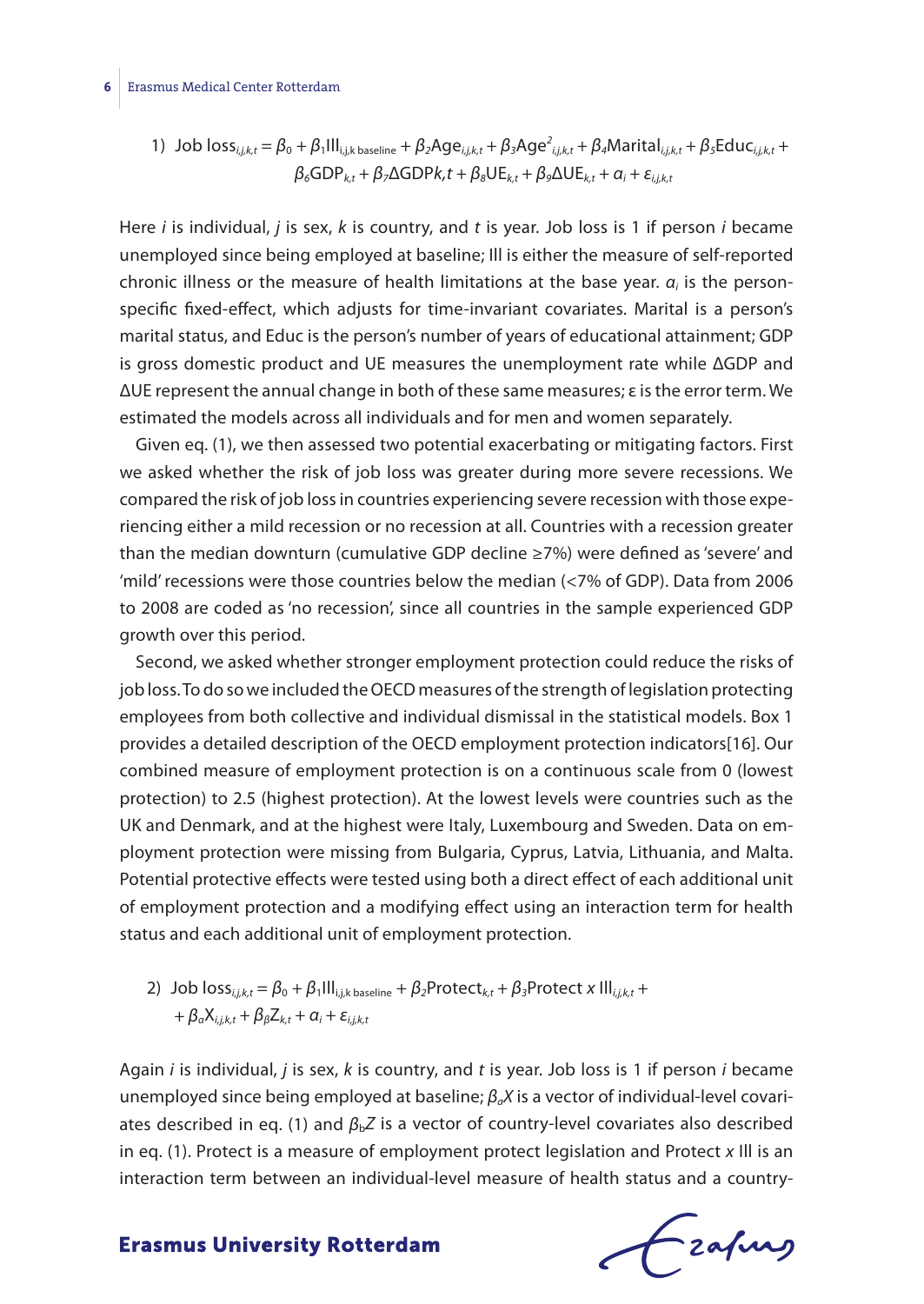level measure of employment protection. This interaction term tests whether unhealthy or healthy employees are the greatest beneficiaries of this type of national legislation. Tables 1 and 2 provide descriptive statistics for all variables used in the analysis.

All statistical models were weighted to account for the clustered, multi-stage sampling design. Models were also weighted by country population size, to be representative of the EU, although the results were not sensitive to this coding decision. Analyses were performed using Stata/IC 12.1.

#### **Box 1. OECD Employment Protection Indices**

| Employment protection against dismissal includes two components: legislation protecting permanent workers<br>against individual dismissal and specific requirements for collective dismissal. |
|-----------------------------------------------------------------------------------------------------------------------------------------------------------------------------------------------|
| Individual dismissal                                                                                                                                                                          |
| The measure of strictness captures three aspects of the procedure of individual dismissal:                                                                                                    |
| 1. Procedural inconveniences,                                                                                                                                                                 |
| 2. Notice periods and severance pay, and                                                                                                                                                      |
| 3. Difficulty of dismissal (including repercussions for unfair dismissal).                                                                                                                    |
| Collective dismissal                                                                                                                                                                          |
| Most countries impose additional requirements when an employer dismisses a large number of workers. These                                                                                     |
| measures incorporate 4 components:                                                                                                                                                            |
| 1. The definition of 'collective dismissals', e.g., more than 50 dismissals,                                                                                                                  |
| 2. How many actors (e.g., employee representatives or government authorities) need to be notified,                                                                                            |
| 3. Additional delays over and above the delays required for individual dismissal, and Additional severance                                                                                    |

pay requirements over and above those required by individual dismissals[16].

#### **Results**

Those who have health limitations or a chronic illness are more likely to be unemployed than those without poor health (Difference in means = 2.86 percentage points, *t* (df = 88603) = 10.58, *p* < 0.001) (Figure 1). Between 2005 and 2011, unemployment rates were on average 25.3% in persons with severe health limitations, 13.7% in persons with chronic illnesses, and 9.29% in persons who were healthy (i.e. no chronic illnesses or health limitations). During the post-recession years 2009 and 2011, unemployment rates among those with health limitations rose by 4.08 percentage points ( $p < 0.001$ ) and only 2.14 percentage points ( $p < 0.001$ ) points among those with no health limitations, widening the gap between healthy and unhealthy persons.

To address the possibility that people were ill because they were unemployed (a selection bias), we then evaluated a baseline of persons who were employed in 2006 and 2008. This sub-sample also showed that 4.16% of persons with health limitations lost jobs, 3.39% of persons with chronic illnesses lost jobs, but only 2.82% of healthy persons lost their jobs. We now look in detail at the association between different health states and job loss, adjusting for potential confounding factors.

Frafing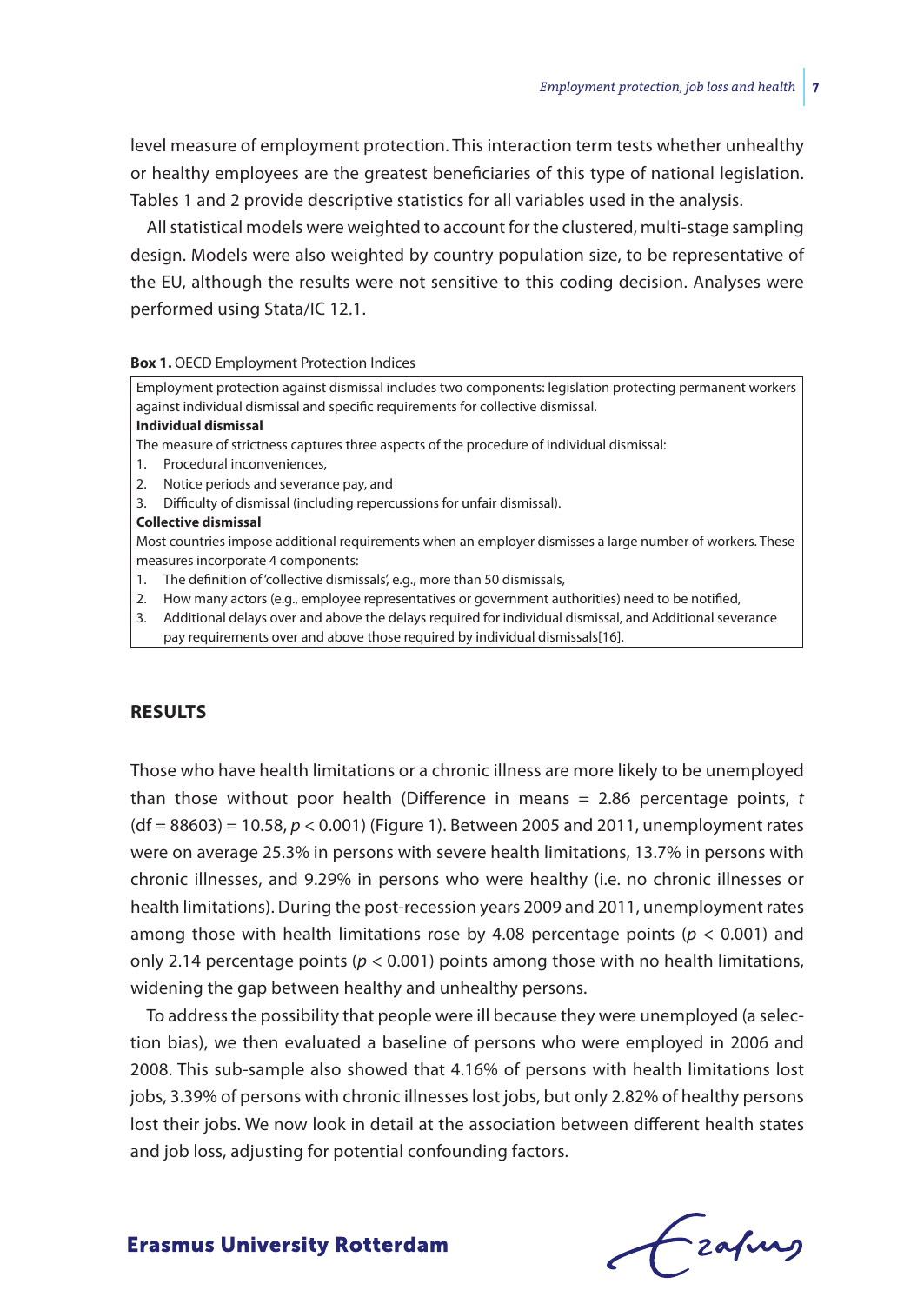| ć<br>i  |  |
|---------|--|
| l       |  |
|         |  |
|         |  |
| ֚֓<br>j |  |
|         |  |
|         |  |

| Individual level            | Pre-recession cohort |                |                 | <b>Recession cohort</b> |                |                |
|-----------------------------|----------------------|----------------|-----------------|-------------------------|----------------|----------------|
|                             | 2006 (Baseline)      | 2007           | 2008            | 2008 (Baseline)         | 2009           | 2010           |
| Lost work                   |                      |                |                 |                         |                |                |
| Employed                    | 46,085 (100%)        | 45,090 (97.8%) | 44,830 (97.3%)  | 85,786 (100%)           | 82,424 (96.1%) | 81,242 (94.7%) |
| Unemployed                  | 0(0%)                | 995 (2.16%)    | 1255 (2.72%)    | 0(0%)                   | 3362 (3.92%)   | 4544 (5.30%)   |
| Age                         | 40.9                 | 41.9           | 42.9            | 40.9                    | 41.9           | 42.9           |
| Sex                         |                      |                |                 |                         |                |                |
| Male                        | 25,537 (55.4%)       | 25,537 (55.4%) | 25,537 (55.4%)  | 47,120 (54.9%)          | 47,120 (54.9%) | 47,120 (54.9%) |
| Female                      | 20,548 (44.6%)       | 20,548 (44.6%) | 20,548 (44.6%)  | 38,663 (45.1%)          | 38,663 (45.1%) | 38,663 (45.1%) |
| Marital status              |                      |                |                 |                         |                |                |
| Married                     | 29,477 (64.1%)       | 29,906 (64.9%) | 30,205 (65.6%)  | 54,665 (63.8%)          | 55,224 (64.5%) | 55,747 (65.1%) |
| Not married                 | 16,491 (35.9%)       | 16,150 (35.1%  | 15,855 (34.4%)  | 31,049 (36.2%)          | 30,457 (35.6%) | 29,938 (34.9%) |
| Education                   |                      |                |                 |                         |                |                |
| Pre-primary                 | 104 (0.23%)          | 97 (0.21%)     | 112 (0.24%)     | 180 (0.21%)             | 184 (0.22%)    | 197 (0.23%)    |
| Primary                     | 3249 (7.1%)          | 3294 (7.21%)   | 3231 (7.05%)    | 5080 (5.95%)            | 4966 (5.82%)   | 4905 (5.75%)   |
| Lower secondary             | 6331 (13.8%)         | 5962 (13.1%)   | 6128 (13.4%)    | 12,084 (14.2%)          | 12,055 (14.1%) | 12,073 (14.2%) |
| Upper secondary             | 21,419 (46.8%)       | 21,464 (47.0%) | 21,372 (46.6%)  | 40,418 (47.4%)          | 40,088 (47.0%) | 39,929 (46.8%) |
| Post-secondary non-tertiary | 1879 (4.11%)         | 1955 (4.28%)   | 1859 (4.05%)    | 3296 (3.86%)            | 3456 (4.05%)   | 3291 (3.86%)   |
| Tertiary education          | 12,759 (27.9%)       | 12,924 (28.3%) | 13, 152 (28.7%) | 24,272 (28.4%)          | 24,574 (28.8%) | 24,928 (29.2%) |
| Chronic illness             |                      |                |                 |                         |                |                |
| No chronic illness          | 32,844 (82.0%)       |                |                 | 60,995 (82.2%)          |                |                |
| Chronic illness             | 7219 (18.0%)         |                |                 | 13, 173 (17.8%)         |                |                |
| Limiting health condition   |                      |                |                 |                         |                |                |
| Not limited                 | 35,278 (88.1%)       |                |                 | 65,623 (88.5%)          |                |                |
| Limited                     | 3957 (9.88%)         |                |                 | 7250 (9.78%)            |                |                |
| Strongly limited            | 818 (2.04%)          |                |                 | 1278 (1.72%)            |                |                |
| Notes: Source: EU-SILC      |                      |                |                 |                         |                |                |

## **8** Erasmus Medical Center Rotterdam

## **Erasmus University Rotterdam**

-<br>zafung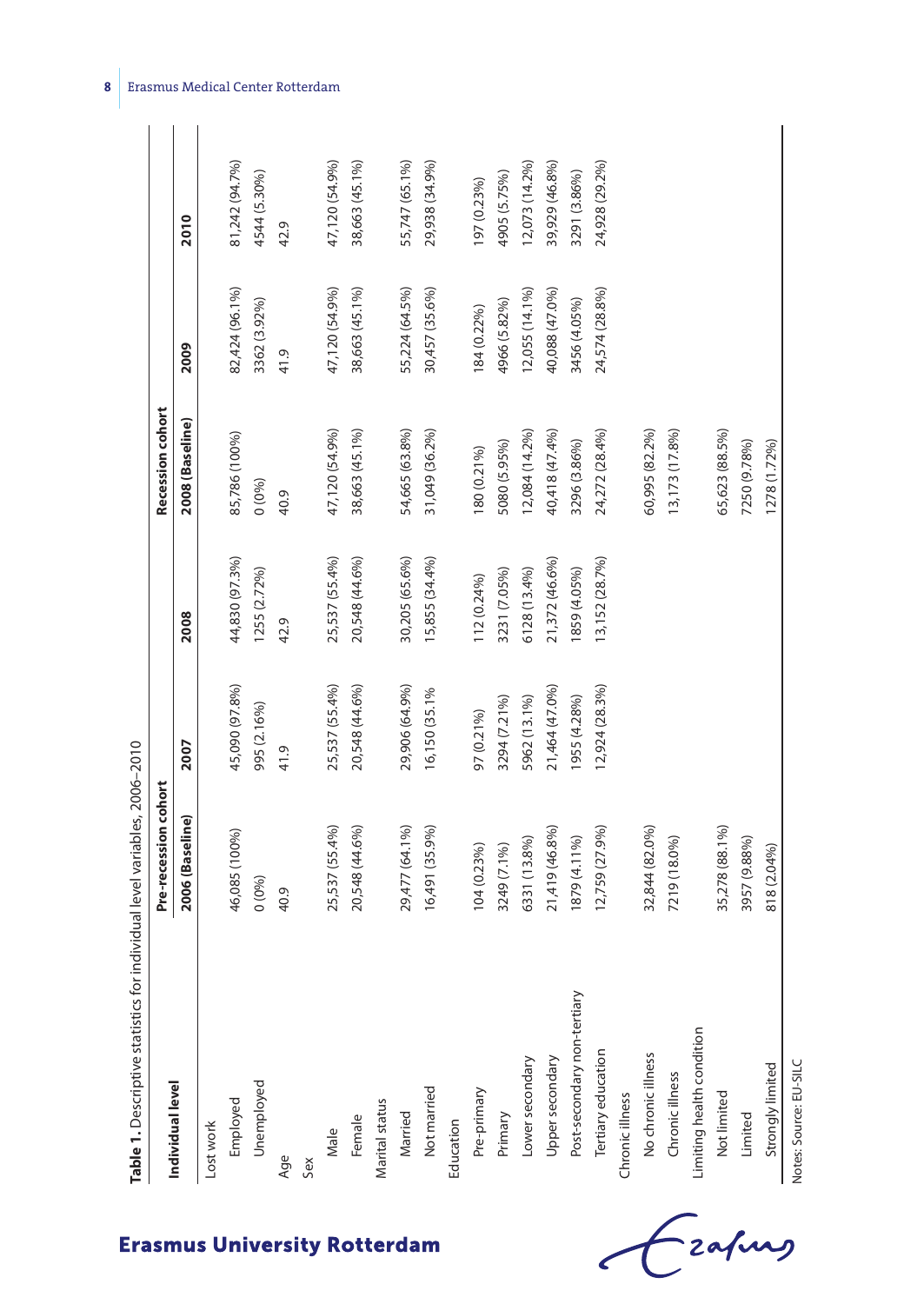|                                              |                                                                                           | 2006-2008      |                      | 2008-2010      |                      | Source                                |
|----------------------------------------------|-------------------------------------------------------------------------------------------|----------------|----------------------|----------------|----------------------|---------------------------------------|
| Variable                                     | <b>Description</b>                                                                        | N<br>countries | Mean<br>(Std. Dev)   | N<br>countries | Mean<br>(Std. Dev)   |                                       |
| <b>OECD Employment</b><br>protection index   | Combined measure<br>of protection against<br>dismissal and around<br>permanent employment | 21             | 1.42(0.72)           | 19             | 1.42(0.72)           | <b>OECD</b><br>Employment<br>database |
| GDP                                          | Per capita, adjusted for<br>inflation and purchasing-27<br>power                          |                | 24661.4<br>(12333.8) | 27             | 24218.2<br>(12028.3) | EuroStat                              |
| Annual change in<br>GDP                      | Per capita, adjusted for<br>inflation and purchasing-27<br>power                          |                | 715.8<br>(881.9)     | 27             | $-327.3$<br>(1111.5) | EuroStat                              |
| Unemployment<br>rate                         | % of the labour force                                                                     | 26             | 6.43(2.25)           | 26             | 8.28(3.97)           | EuroStat                              |
| Annual change in<br>the unemployment<br>rate | Percentage point change<br>in the unemployment<br>rate                                    | 26             | $-0.62$<br>(1.10)    | 26             | 1.28(2.12)           | EuroStat                              |

**Table 2.** Descriptive statistics for population-level variables, 2006–2010

Figure 1. Proportion unemployed by whether respondent has a severely limiting illness, chronic illness, or is healthy, EU-SILC cross-sectional data, 2005–2011



Notes: Source: EU-SILC Cross-sectional data, 2005-2011. Weighted estimates across Europe calculated by year. Vertical bars represent 95% confidence intervals.

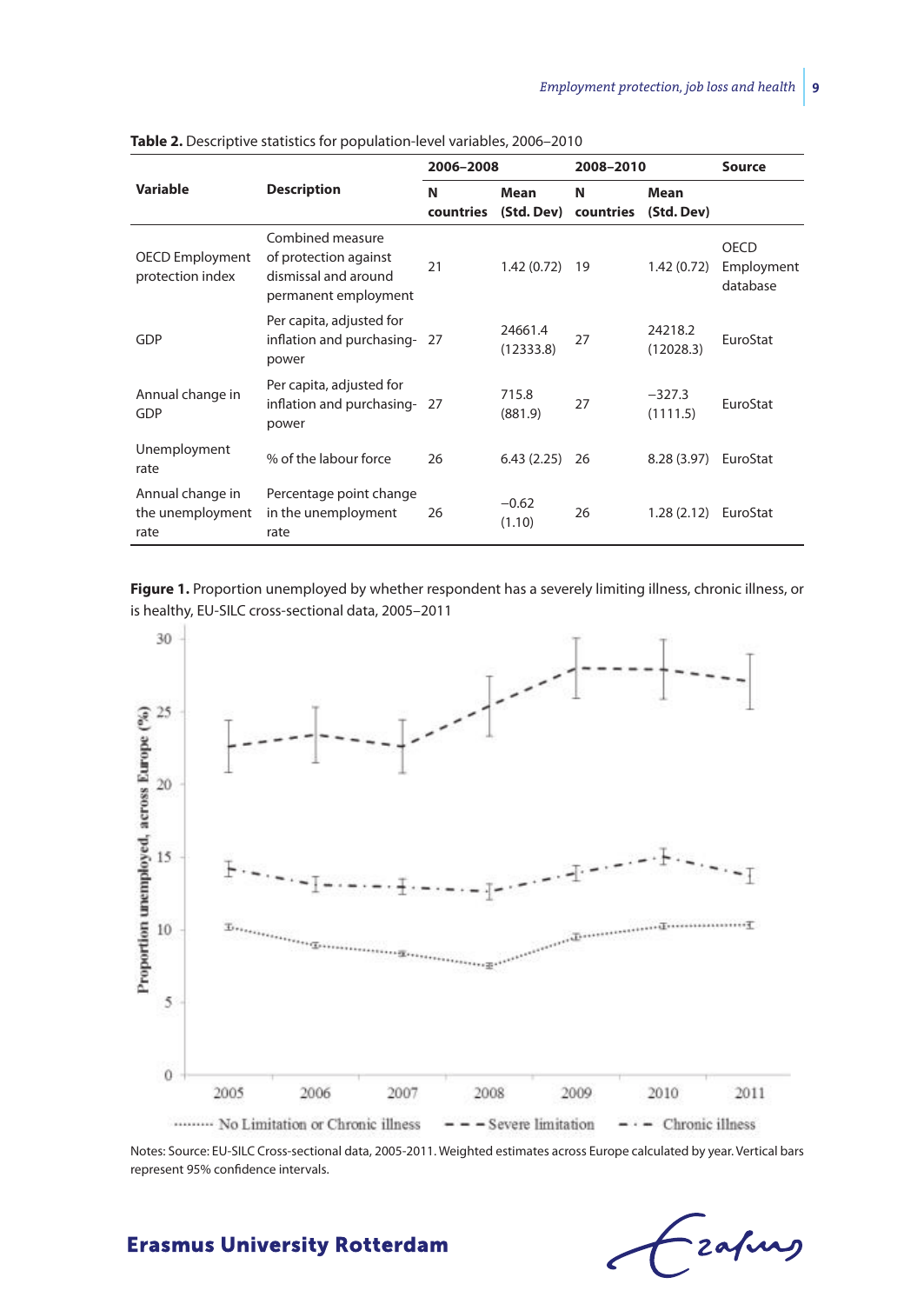#### **Effect of recessions on job loss in persons with different health states**

First we look at the pooled associations between health limitations, chronic illness and job loss during the recent economic recessions in Europe.

Table 3 compares the risks of job loss in persons with either a limiting health status or a chronic illness to those without, adjusting for age, education, marital status, and other possible confounding socio-economic factors. In 2008–2010, men and women with severe health limitations were significantly more likely to experience job loss than those without limitations (AOR<sub>men</sub> = 1.70, 95% CI: 1.09 to 2.64 and AOR<sub>women</sub> = 1.74, 95% CI: 1.21–2.51). Similarly, prior to the recessionary period, in 2006-8, women with severe health limitations were more likely to lose their jobs than those without (AOR<sub>women</sub> = 3.42, 95% CI: 2.27-5.15) but not men (AOR<sub>men</sub> = 0.65, 95% CI: 0.25-1.69). Similar patterns were observed for those with chronic illness (see Table 3). As the results for job loss are similar for those with health limitations and chronic illness, in the remainder of the paper we focus on the latter, as the sample sizes are larger.

| Odds of job loss                          |                              |                                |                              |                              |                                  |                              |
|-------------------------------------------|------------------------------|--------------------------------|------------------------------|------------------------------|----------------------------------|------------------------------|
|                                           |                              | 2006-2008 (Prior to recession) |                              |                              | 2008-2010 (During the recession) |                              |
| <b>Health limitation</b>                  | Total                        | Male                           | Female                       | Total                        | Male                             | Female                       |
| No limitation                             | Reference                    | Reference                      | Reference                    | Reference                    | Reference                        | Reference                    |
| Some limitation                           | 1.16<br>$(0.88 - 1.52)$      | 0.69<br>$(0.35 - 1.37)$        | $1.54**$<br>$(1.26 - 1.88)$  | $1.34**$<br>$(1.17 - 1.53)$  | $1.55***$<br>$(1.42 - 1.70)$     | 1.14<br>$(0.89 - 1.46)$      |
| Severe health limitations                 | $1.87**$<br>$(1.63 - 2.15)$  | 0.65<br>$(0.25 - 1.69)$        | $3.42**$<br>$(2.27 - 5.15)$  | $1.71***$<br>$(1.51 - 1.94)$ | $1.70*$<br>$(1.094 - 2.64)$      | $1.74***$<br>$(1.21 - 2.51)$ |
| Number of persons employed<br>at baseline | 38,620                       | 21,409                         | 17,211                       | 70,603                       | 38,555                           | 32,047                       |
| Number of countries                       | 26                           | 26                             | 26                           | 25                           | 25                               | 25                           |
|                                           | 2006-2008                    |                                |                              | 2008-2010                    |                                  |                              |
| <b>Chronic illness</b>                    | Total                        | <b>Male</b>                    | Female                       | <b>Total</b>                 | Male                             | Female                       |
| No chronic illness                        | Reference                    | Reference                      | Reference                    | Reference                    | Reference                        | Reference                    |
| Chronic illness                           | $1.15***$<br>$(1.07 - 1.24)$ | 0.79<br>$(0.58 - 1.08)$        | $1.53***$<br>$(1.37 - 1.70)$ | $1.29**$<br>$(1.09 - 1.52)$  | $1.30*$<br>$(1.04 - 1.64)$       | $1.28***$<br>$(1.16 - 1.41)$ |
| Number of persons employed<br>at baseline | 38,629                       | 21,415                         | 17,214                       | 70,604                       | 38,568                           | 32,035                       |
| Number of countries                       | 26                           | 26                             | 26                           | 25                           | 25                               | 25                           |

**Table 3.** Job loss risks in persons with and without a limiting illness among persons employed at baseline, before the Great Recession 2006–2008 and during it 2008–2010

Notes: Data on limitation in activities due to health problems refer to self-reported evaluations of the extent to which they are limited in activities people usually do because of health problems for at least the last 6 months. Data on chronic (longstanding) illnesses or conditions refer to the self-declaration by the respondents of whether they have or have not a chronic (longstanding) illness or condition. All models control for age, age<sup>2</sup>, marital status, education attainment, level of GDP per capita, change in GDP per capita (both measures of GDP are adjusted for inflation and purchasing power), unemployment rate (% of the labour force), change in unemployment rate (% of the labour force). All individuals are employed in the base year of either 2006 or 2008. Standard errors are clustered at the country-level.  $**p* < 0.05$ ,  $***p* < 0.01$ .

## Frafing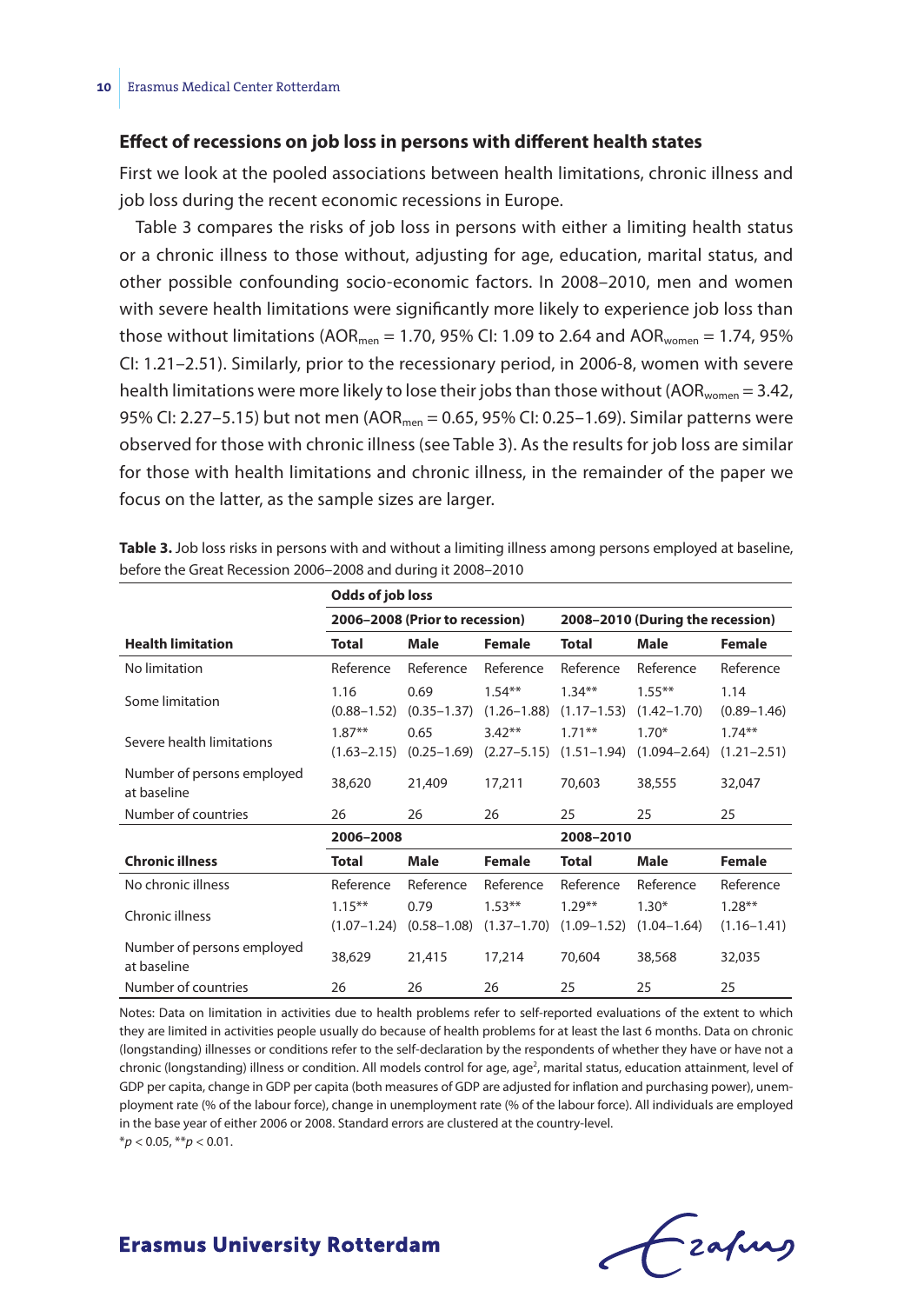#### **Comparing effects during severe, mild, and no recession**

Were these risks of job loss for persons with chronic illness inevitable during periods of recession? As shown in Figure 2, there were marked cross-national variations in the disparities in unemployment rates across European nations between healthy and unhealthy persons for the year 2010. In Norway, there was virtually no employment gap: rates were 2.00% in healthy persons and only slightly higher, at 2.24%, in persons with chronic illness. In contrast, in Latvia, there was a substantial absolute disparity, with rates of 19.7% and 23.6% for these groups, respectively. Austria was an intermediate case, where although unemployment rates were lower, there was also a substantial gap, with unemployment rates about 5% in healthy persons but over 10% in persons with a chronic illness.



**Figure 2.** Onset of unemployment for people with and without a chronic illness, EU-SILC, 2008–2010

Notes: Source: EU-SILC, longitudinal panel. Unemployment rate among those who self-report a chronic illness or not. Error bars represent 95% confidence intervals.

# -zafung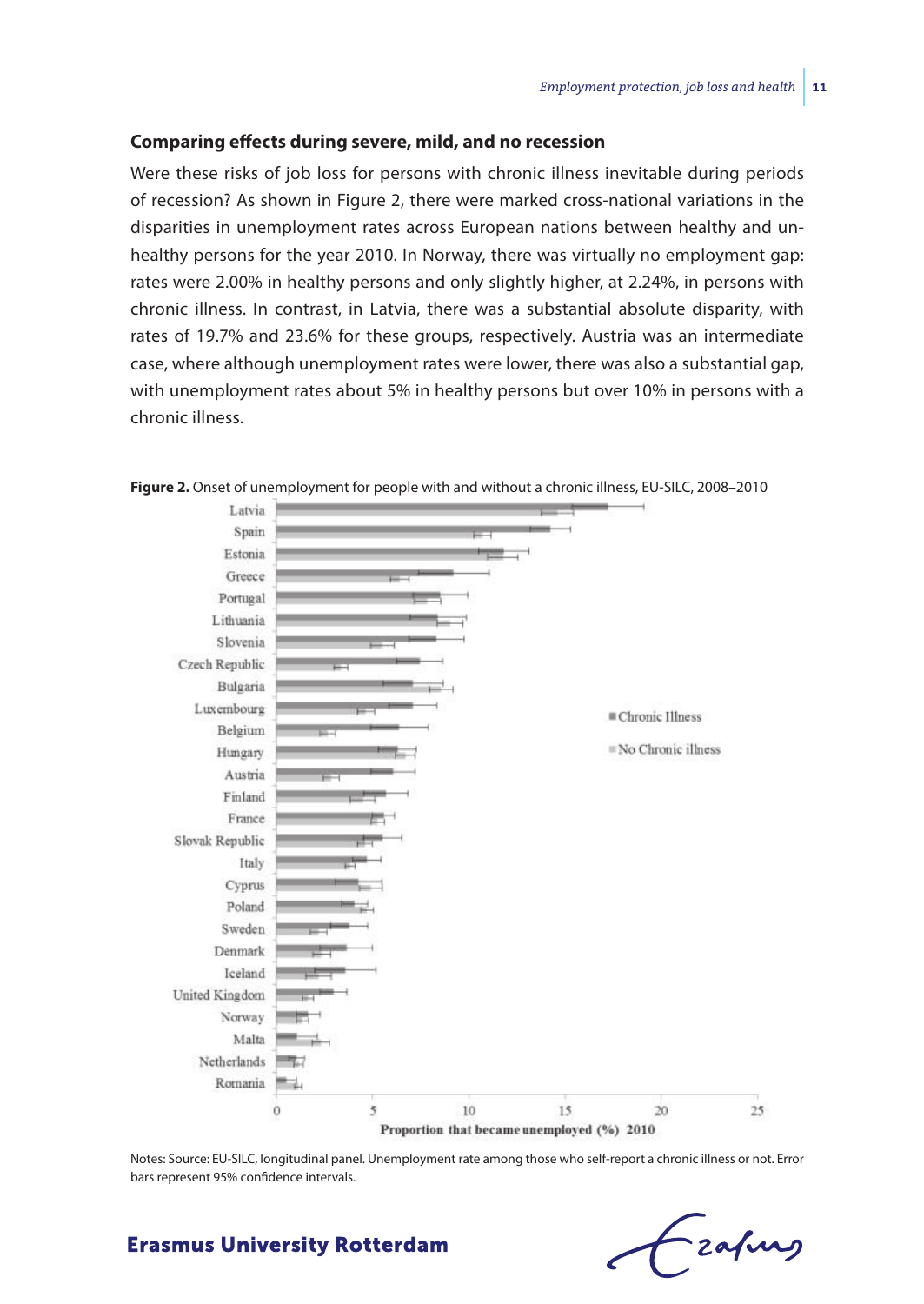One factor possibly accounting for these stark differences is the severity of the economic recession. In a more severe recession, employers may need to make large-scale redundancies, disproportionately concentrated among persons with health limitations. To test this possibility, we stratified the association of job loss and chronic illness by the magnitude of each EU country's recession (as measured by cumulative declines in GDP between 2007 and 2010). We coded large recessions as greater than the median downturn (cumulative GDP decline  $\geq$ 7%) and small recessions as below the median (<7% of GDP).

Tables 4 and 5 show the results of the multi-level statistical models, stratified by the severity of recessions. In countries experiencing large recessions, those with chronic illnesses were considerably more likely to lose their jobs than healthy persons (AOR = 1.66, 95% CI: 1.57–1.76). These effect sizes were significant, but attenuated in countries with milder recessions (AOR = 1.13, 95% CI: 1.07 to 1.19; test of effect homogeneity:  $\chi^2$ (1) = 82.31,  $p \leq$  0.001) and were similar in magnitude to those found during the prerecession period (AOR = 1.14, 95% CI: 1.06–1.23) (Table 4). Similar results were observed for those with severe health limitations (Table 5).

## **Mitigating role of employment protections during severe, mild, and no recession**

It is possible that stronger employment protection can mitigate the risk of job loss faced by unhealthy persons during recessions. To test this hypothesis, we include the OECD index of employment protections into the statistical models.

Table 4 shows the results of the multi-level statistical models. In severe recessions, each additional unit of the OECD employment protection index was not associated with the risk of job loss (Pooled AOR = 1.06, 95% CI: 0.94–1.21). However, in milder recessions, we found that each additional unit of employment protection was associated with a 28% lower likelihood of job loss for all persons (Pooled AOR = 0.72, 95% CI: 0.58–0.90), as shown in Table 4. When there was no recession, as in the pre-recession years, each additional unit of employment protection was also found to lower significantly the risk of job loss (Pooled AOR = 0.77, 95% CI: 0.64–0.94) (Table 4).

Next we examine whether there is an additional protective effect of these employment policies for persons in poor health compared to health employees. Employment protection legislation appeared to bring the greatest benefit to women with chronic illness (rather than men), resulting in an additional 22% reduction in job loss risk (AOR = 0.78, 95% CI: 0.62 to 0.97, *p* = 0.024; Table 6). Yet, this additional protective effect for unhealthy women is only observable prior to the onset of the recession. For men, there is no clear difference between the healthy and unhealthy in terms of their risk of job loss both before and during the economic crisis. Using Seemingly Unrelated Estimation we formally test for potential effect heterogeneity by sex (i.e. whether coefficients significantly differed

frafing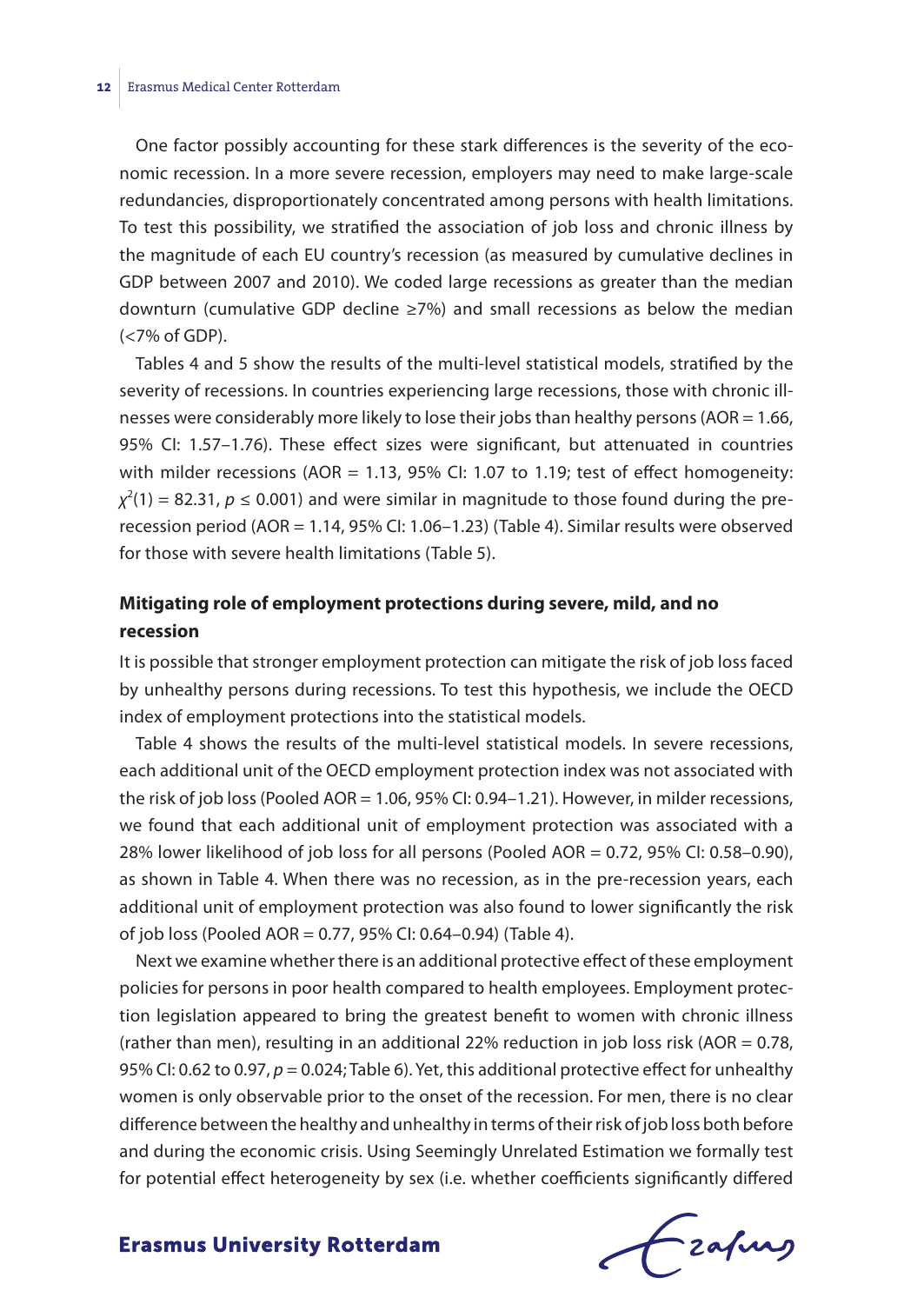|                                         | <b>Odds ratio of job loss</b> |                       |                       |  |  |  |
|-----------------------------------------|-------------------------------|-----------------------|-----------------------|--|--|--|
|                                         | 2008-2010                     |                       |                       |  |  |  |
|                                         | Total                         | Male                  | Female                |  |  |  |
| Severe recession                        |                               |                       |                       |  |  |  |
| Person has a chronic illness            | $1.66***(1.57-1.76)$          | $1.76***$ (1.58-1.96) | $1.48**$ (1.26-1.75)  |  |  |  |
| Each unit of OECD employment protection | $1.06(0.94 - 1.21)$           | $0.95(0.89 - 1.01)$   | $1.24(0.98 - 1.58)$   |  |  |  |
| Number of persons employed at baseline  | 27,865                        | 15,516                | 12,348                |  |  |  |
| Number of countries                     | 9                             | 9                     | 9                     |  |  |  |
|                                         | <b>Total</b>                  | Male                  | Female                |  |  |  |
| Mild recession                          |                               |                       |                       |  |  |  |
| Person has a chronic illness            | $1.13***(1.07-1.19)$          | $1.07(0.99 - 1.15)$   | $1.22***(1.15-1.30)$  |  |  |  |
| Each unit of OECD employment protection | $0.72**$ (0.58-0.90)          | $0.63**$ (0.46-0.89)  | $0.89(0.72 - 1.09)$   |  |  |  |
| Number of persons employed at baseline  | 29,875                        | 16,043                | 13,834                |  |  |  |
| Number of countries                     | 10                            | 10                    | 10                    |  |  |  |
|                                         | 2006-2008                     |                       |                       |  |  |  |
|                                         | <b>Total</b>                  | Male                  | Female                |  |  |  |
| No recession                            |                               |                       |                       |  |  |  |
| Person has a chronic illness            | $1.14***(1.06-1.23)$          | $0.78(0.57 - 1.06)$   | $1.53***(1.36-1.71)$  |  |  |  |
| Each unit of OECD employment protection | $0.77***$ (0.664-094)         | $0.73*(0.57-0.93)$    | $0.84* (0.71 - 0.99)$ |  |  |  |
| Number of persons employed at baseline  | 34,263                        | 19,078                | 15,185                |  |  |  |
| Number of countries                     | 21                            | 21                    | 21                    |  |  |  |

**Table 4.** Job loss risks in persons with and without a chronic illness in severe, mild, and no recession

Notes: Data on chronic (longstanding) illnesses or conditions refer to the self-declaration by the respondents of whether they have or have not a chronic (longstanding) illness or condition. All models control for age, age-squared, marital status, education attainment, level of GDP per capita, change in GDP per capita (both measures of GDP are adjusted for inflation and purchasing power), unemployment rate (% of the labour force), percentage point change in unemployment rate. All individuals are employed in the base year of 2008. Countries are described as 'high recession' if, between 2007 and 2010, the cumulative decline in GDP was greater than the median decline (~7%). All other countries are described as low recession. High recession countries include: Croatia, Czech Republic, Estonia, Finland, France, Iceland, Ireland, Italy, Latvia, Lithuania, Luxembourg, Netherlands, Slovenia, Spain, Sweden, and United Kingdom. Standard errors are clustered at the country-level.

\**p* < 0.05, \*\**p* < 0.01.

across models). Our tests indicated that chronically ill women benefited from employment protection to a significantly greater extent than did men  $(\chi^2(1))$ : 5.57,  $p = 0.02$ ). This interaction effect indicates that labour market inequalities between unhealthy and healthy persons are reduced when employment protection policies are present.

To put these findings into perspective (Table 6), Figure 3a and b illustrate the overall impact of employment protection on women with ill health. Figure 3a shows that a higher level of employment protection reduced the risk of job loss for women with and without chronic illness but to a much greater extent for those with chronic illness. In countries with the lowest degree of employment protection, women with chronic illness have a 6.50% risk of job loss (95% CI: 5.24%–7.76%) compared with 3.54% in those

fzafurg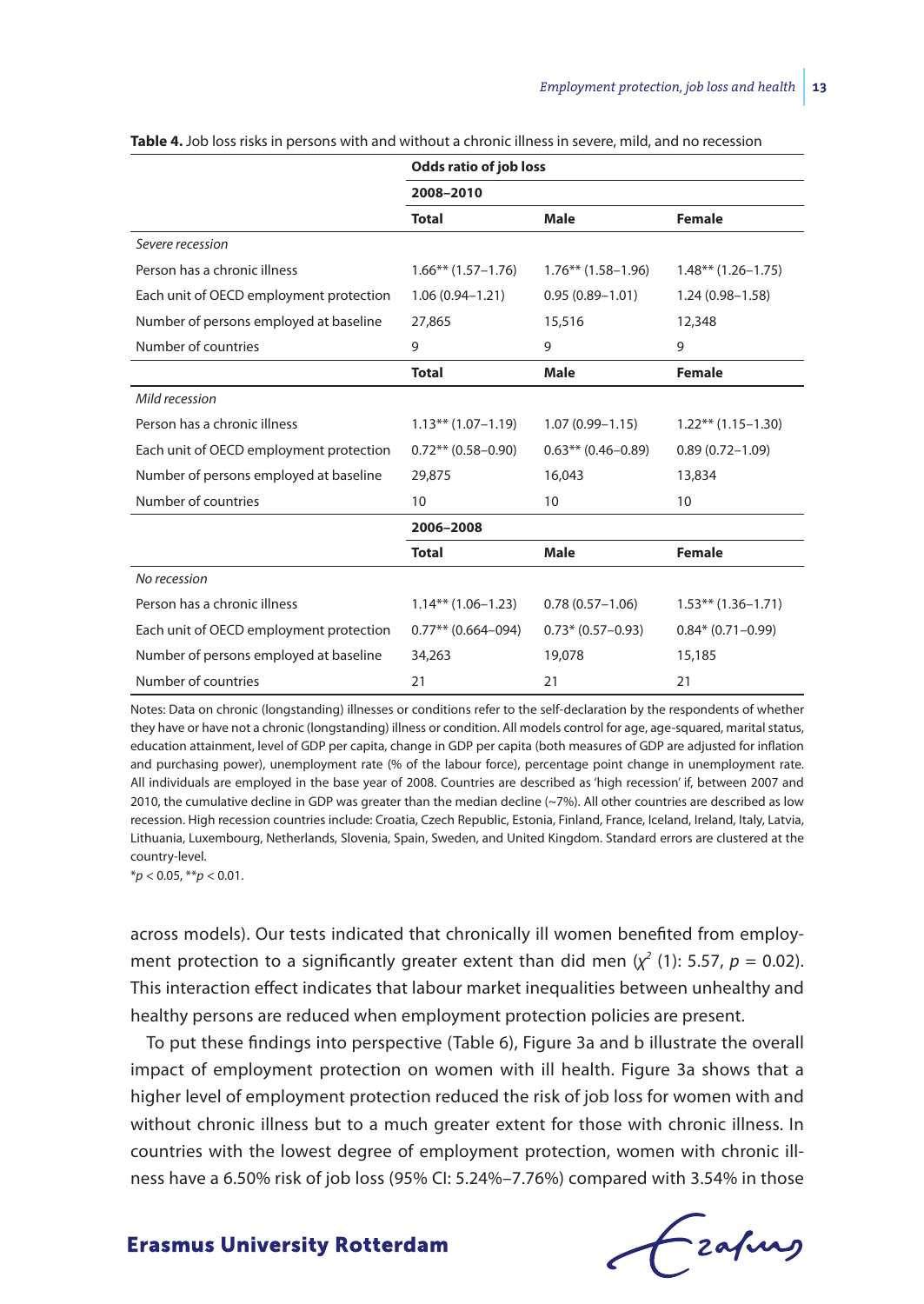|                                         | <b>Odds ratio of job loss</b> |                      |                        |  |  |
|-----------------------------------------|-------------------------------|----------------------|------------------------|--|--|
|                                         | 2008-2010                     |                      |                        |  |  |
|                                         | <b>Total</b>                  | Male                 | Female                 |  |  |
| Severe recession                        |                               |                      |                        |  |  |
| Person has a severe health limitation   | 1.33 (0.99-1.78)              | $0.75(0.44 - 1.29)$  | $2.70**$ (1.50-4.85)   |  |  |
| Each unit of OECD employment protection | $1.03(0.92 - 1.16)$           | $0.91**$ (0.87-0.97) | $1.22(0.96 - 1.55)$    |  |  |
| Number of persons employed at baseline  | 27,853                        | 15,501               | 12,351                 |  |  |
| Number of countries                     | 9                             | 9                    | 9                      |  |  |
|                                         | <b>Total</b>                  | Male                 | Female                 |  |  |
| Mild recession                          |                               |                      |                        |  |  |
| Person has a severe health limitation   | $1.81***$ (1.69–1.95)         | $2.13**$ (1.80-2.51) | $1.45***$ (1.22-1.73)  |  |  |
| Each unit of OECD employment protection | $0.73**$ (0.59-0.89)          | $0.64**$ (0.47-0.89) | $0.88(0.70 - 1.09)$    |  |  |
| Number of persons employed at baseline  | 29,886                        | 16,042               | 13,844                 |  |  |
| Number of countries                     | 10                            | 10                   | 10                     |  |  |
|                                         | 2006-2008                     |                      |                        |  |  |
|                                         | <b>Total</b>                  | Male                 | <b>Female</b>          |  |  |
| No recession                            |                               |                      |                        |  |  |
| Person has a severe health limitation   | $1.89***$ (1.65–2.18)         | $0.65(0.25 - 1.72)$  | $3.51** (2.37 - 5.19)$ |  |  |
| Each unit of OECD employment protection | $0.77**$ (0.63-0.93)          | $0.73*(0.57-0.94)$   | $0.83*(0.70-0.97)$     |  |  |
| Number of persons employed at baseline  | 34,254                        | 19,074               | 15,180                 |  |  |
| Number of countries                     | 21                            | 21                   | 21                     |  |  |

**Table 5.** Job loss risks in persons with and without a health limitation in severe, mild, and no recession

Notes: Data on severely limiting illnesses or conditions refer to the self-declaration by the respondents of whether they have or have not a severely limiting illness or condition. All models control for age, age-squared, marital status, education attainment, level of GDP per capita, change in GDP per capita (both measures of GDP are adjusted for inflation and purchasing power), unemployment rate (% of the labour force), percentage point change in unemployment rate. All individuals are employed in the base year of 2008. Countries are described as 'high recession' if, between 2007 and 2010, the cumulative decline in GDP was greater than the median decline (~7%). All other countries are described as mild recession. Severe recession countries include: Croatia, Czech Republic, Estonia, Finland, France, Iceland, Ireland, Italy, Latvia, Lithuania, Luxembourg, Netherlands, Slovenia, Spain, Sweden, and United Kingdom. No recession observations are from the pre-recession period. Standard errors are clustered at the country-level. \**p* < 0.05, \*\**p* < 0.01.

without chronic illnesses (95% CI: 2.96%–4.11%) (*p* < 0.001). As employment protection increases, not only does the probability of losing work go down, but it declines fastest for women with chronic illness until the differences between persons with and without these conditions become statistically indistinguishable ( $p = 0.94$ ). Similar patterns were observed when evaluating the risks associated with health limitations (Figure 3b).

#### **Robustness checks**

Models were adjusted for individual fixed-effects; however, in a robustness check we also adjusted for country-specific differences. None of the results qualitatively changed (see Appendix A, Text S2). Since the likelihood of chronic illness increases non-linearly

Frahing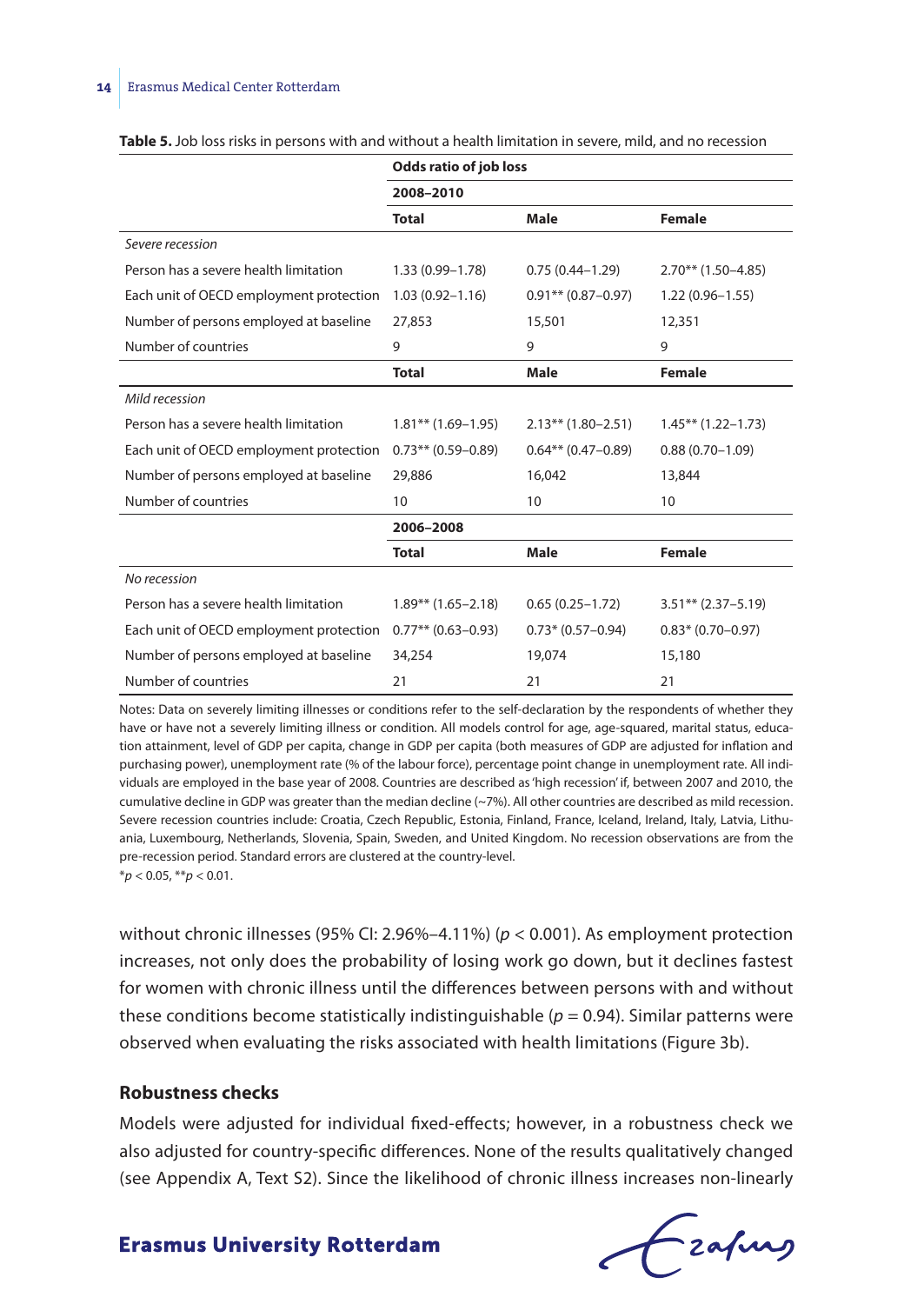|                                                                                          | Odds ratio of job loss |                                                            |                      |  |  |  |
|------------------------------------------------------------------------------------------|------------------------|------------------------------------------------------------|----------------------|--|--|--|
|                                                                                          | 2006-2008              |                                                            |                      |  |  |  |
|                                                                                          | <b>Total</b>           | Male                                                       | Female               |  |  |  |
| Chronic illness                                                                          |                        |                                                            |                      |  |  |  |
| Direct effect of employment protection for persons<br>without a chronic illness          |                        | $0.78**$ (0.64-0.93) $0.69**$ (0.53-0.89) 0.89 (0.75-1.06) |                      |  |  |  |
| Modifying effect of employment protection for<br>persons with a chronic illness          | $1.04(0.84 - 1.29)$    | $1.50(0.94 - 2.39)$                                        | $0.78*(0.62 - 0.97)$ |  |  |  |
| Number of individuals                                                                    | 34,263                 | 19,078                                                     | 15,185               |  |  |  |
| Number of countries                                                                      | 21                     | 21                                                         | 21                   |  |  |  |
|                                                                                          | <b>Total</b>           | Male                                                       | Female               |  |  |  |
| <b>Health limitation</b>                                                                 |                        |                                                            |                      |  |  |  |
| Direct effect of employment protection for persons<br>without a severe health limitation |                        | $0.76**$ (0.62-0.92) $0.69**$ (0.54-0.90) 0.84 (0.70-1.01) |                      |  |  |  |
| Modifying effect of employment protection for<br>persons with a severe health limitation | $0.79(0.53 - 1.18)$    | $1.89(0.66 - 5.44)$                                        | $0.53*(0.30-0.93)$   |  |  |  |
| Number of persons employed at baseline                                                   | 34,254                 | 19,074                                                     | 15,180               |  |  |  |
| Number of countries                                                                      | 21                     | 21                                                         | 21                   |  |  |  |

**Table 6.** Effect modification of employment protection policies on persons with and without chronic illness

Notes: Data on chronic (longstanding) illnesses or conditions refer to the self-declaration by the respondents of whether they have or have not a chronic (longstanding) illness or condition. All models control for age, age-squared, marital status, education attainment, level of GDP per capita, change in GDP per capita (both measures of GDP are adjusted for inflation and purchasing power), unemployment rate (% of the labour force), percentage point change in unemployment rate, and whether respondent has a chronic illness. All individuals are employed in the base year of 2008. Employment protection is an average of the employment protection scores for dismissal and permanent work. Effect sizes are based on modeling the interaction between whether respondents have a chronic illness or not (Chronic illness = 1) and the level of employment protection: β1 × Chronic Illness + β2Chronic Illness × Employment Protection + β3\*Employment protection. Standard errors are clustered at the country-level.

\**p* < 0.05, \*\**p* < 0.01.

with age, we further disaggregated our models into persons below and above age 40. Consistent with our previous models, we find that women with chronic illnesses in both age cohorts were more likely to become unemployed in the pre-recession period than those without (see Appendix A, Text S3). Because women with chronic illness may occupy more vulnerable positions in the labour market, especially in countries where female labour market participation is low, we added an adjustment for each country's degree of gender labour-market equality, which includes female labour force participation rates, from the World Economic Forum. Again, our results were not significantly altered, as shown in see Appendix A, Text S4. We also re-ran the models using educational attainment as a categorical variable, without substantive changes to the results (see Appendix A, Text S5). Nor did weighting by each country's population size qualitatively affect our findings (see Appendix A, Text S6).

By selecting only those who are employed in the first wave, the analytic sample may exclude those most likely to lose their jobs in subsequent periods. For example, men

Frafing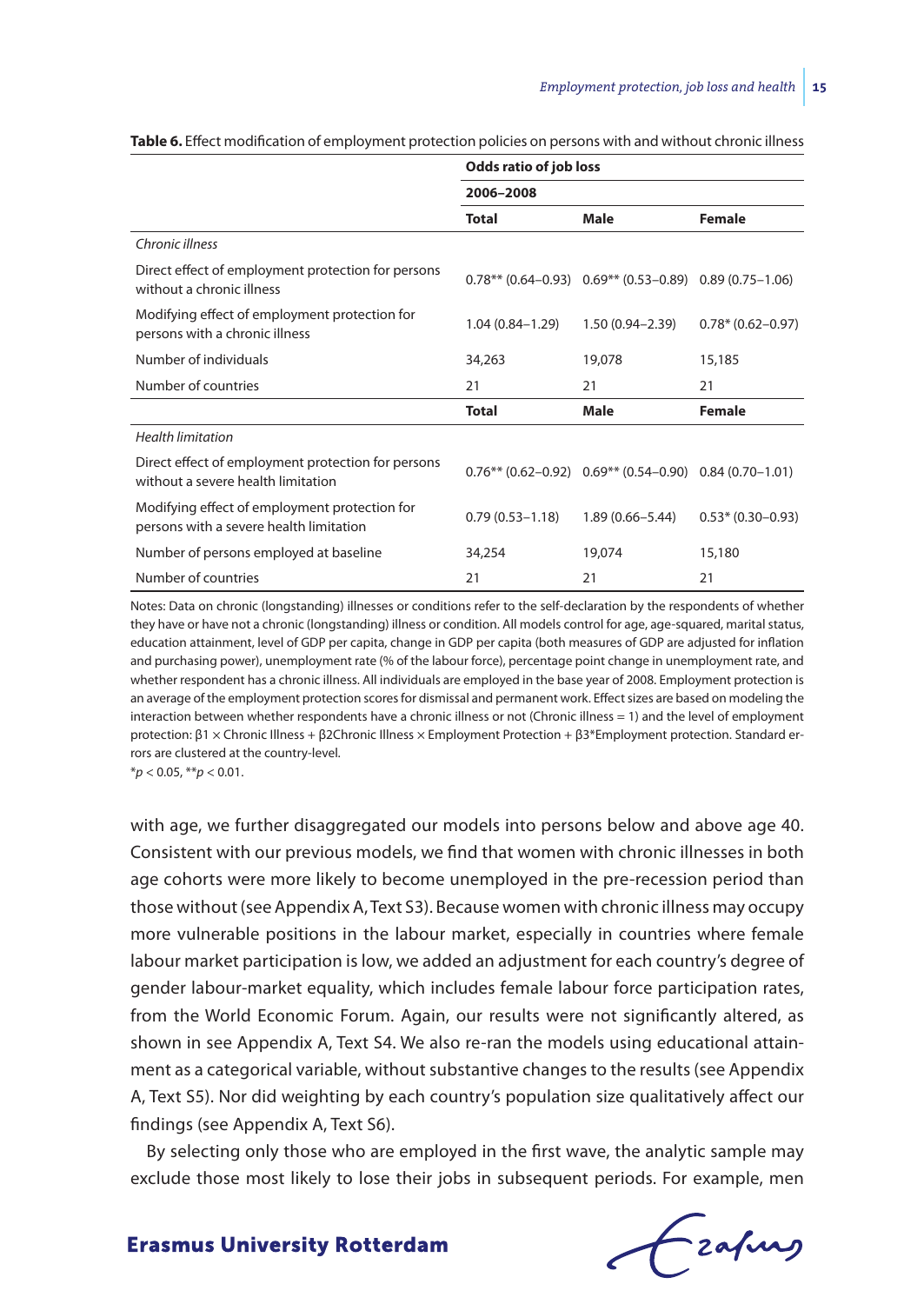#### **16** Erasmus Medical Center Rotterdam

**Figure 3.** a) Job loss risk and employment protection policy for women with and without a chronic illness, before the Great Recession in 2006–2008. b) Job loss risk and employment protection policy for women with and without health limitation, before the Great Recession in 2006–2008



b) self-declaration by the respondents of whether they have or have not a chronic (longstanding) illness or condition. Vertical Notes: All models control for age, age<sup>2</sup>, marital status, education attainment, level of GDP per capita, change in GDP per capita (both measures of GDP are adjusted for inflation and purchasing power), unemployment rate (% of the labour force), change in unemployment rate (% of the labour force). Data on chronic (longstanding) illnesses or conditions refer to the bars represent 95% confidence intervals. Standard errors are clustered at the country-level. OECD employment index is taken from the Employment database, 2013 edition.



Notes: Data on limitation in activities due to health problems refer to self-reported evaluations of the extent to which they are limited in the activities people usually do because of health problems for at least the last 6 months. All models control for age, age<sup>2</sup>, marital status, education attainment, level of GDP per capita, change in GDP per capita (both measures of GDP are adjusted for inflation and purchasing power), unemployment rate (% of the labour force), change in unemployment rate (% of the labour force). Vertical bars represent 95% confidence intervals. Standard errors are clustered at the country-level. OECD employment index is taken from the Employment database, 2013 edition.

-zafurs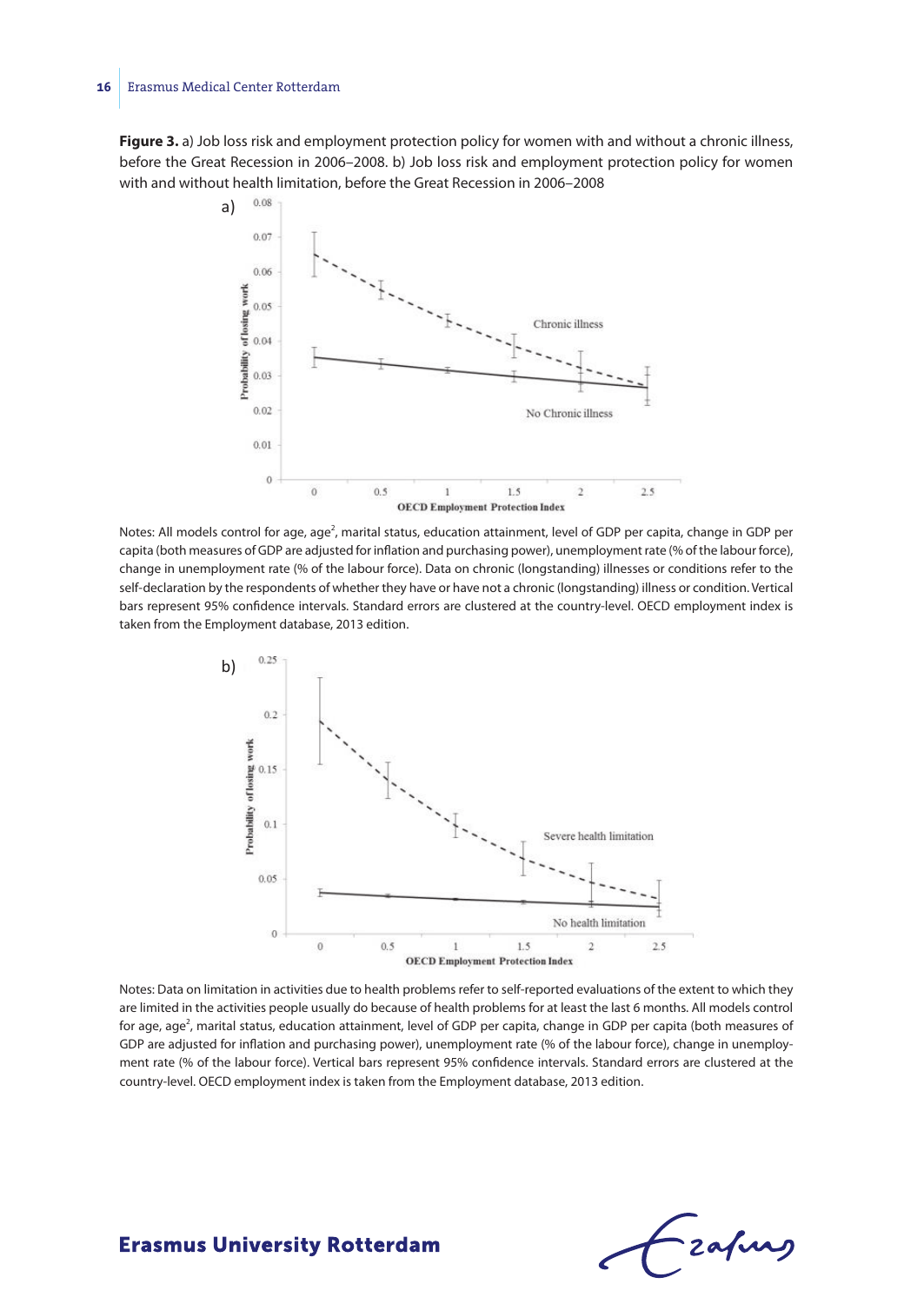with chronic illness may be less likely to 'become unemployed' because they were economically inactive in the first place (especially older men). Descriptive statistics suggest that women are more likely to report a chronic illness and they are less likely to be involved in the labour market than men, even among men and women over 50. For example, 32.1% of women self-report a chronic illness compared with 28.0% of men. To formally test whether there is a selection effect we use a probit Heckman selection model, which estimates the likelihood of being in employment in 2006 given the presence of poor health (first-stage) and then uses the outcome of this model to adjust the influence of poor health on becoming unemployed given they were employed in 2006. As anticipated, these models suggest that adjusting for selection into employment does not substantially influence our results, for men or women (see Appendix A, Text S7). Finally, job loss may involve other states of economic inactivity rather than becoming unemployed. To ensure our results are consistent for those who become unemployed and those who exit the labour market, we re-estimated our models using both unemployment and economic inactivity as our measure of job loss. Results are slightly attenuated but broadly consistent; for example, Fig. S1 in Appendix A, shows that chronically ill women are less likely to experience job loss (either unemployment or exiting the labour market) in countries with high levels of employment protection.

#### **Discussion**

Our study finds that, during Europe's Great Recessions, unhealthy persons have been at greater risk of extended periods of unemployment, albeit the extent to which they have experienced this risk varied depending on the economic (i.e., severity of recession) and political (e.g., level of employment protection) context.

In nations experiencing severe recessions, the consequences have been worst where employment protection policies offer little or no protection in situations where firms shed large numbers of jobs. However, employment protection policies were able to mitigate, and at high levels of protection, to eliminate, the disadvantages experienced by those in ill health in countries facing less severe economic contractions or no recession at all[24]. In short, employment protection policies mitigate labour market inequalities during periods of (a) no recession and (b) mild recession but not during (c) severe recessions. The question arises as to whether these associations are causal. They do meet many of Bradford Hill's criteria of causality, such as specificity and the presence of a clear gradient indicative of a dose-response relationship (especially with respect to women). Taken together, these findings reinforce the importance of the social determinants and, in particular, the political economy of health.

frafing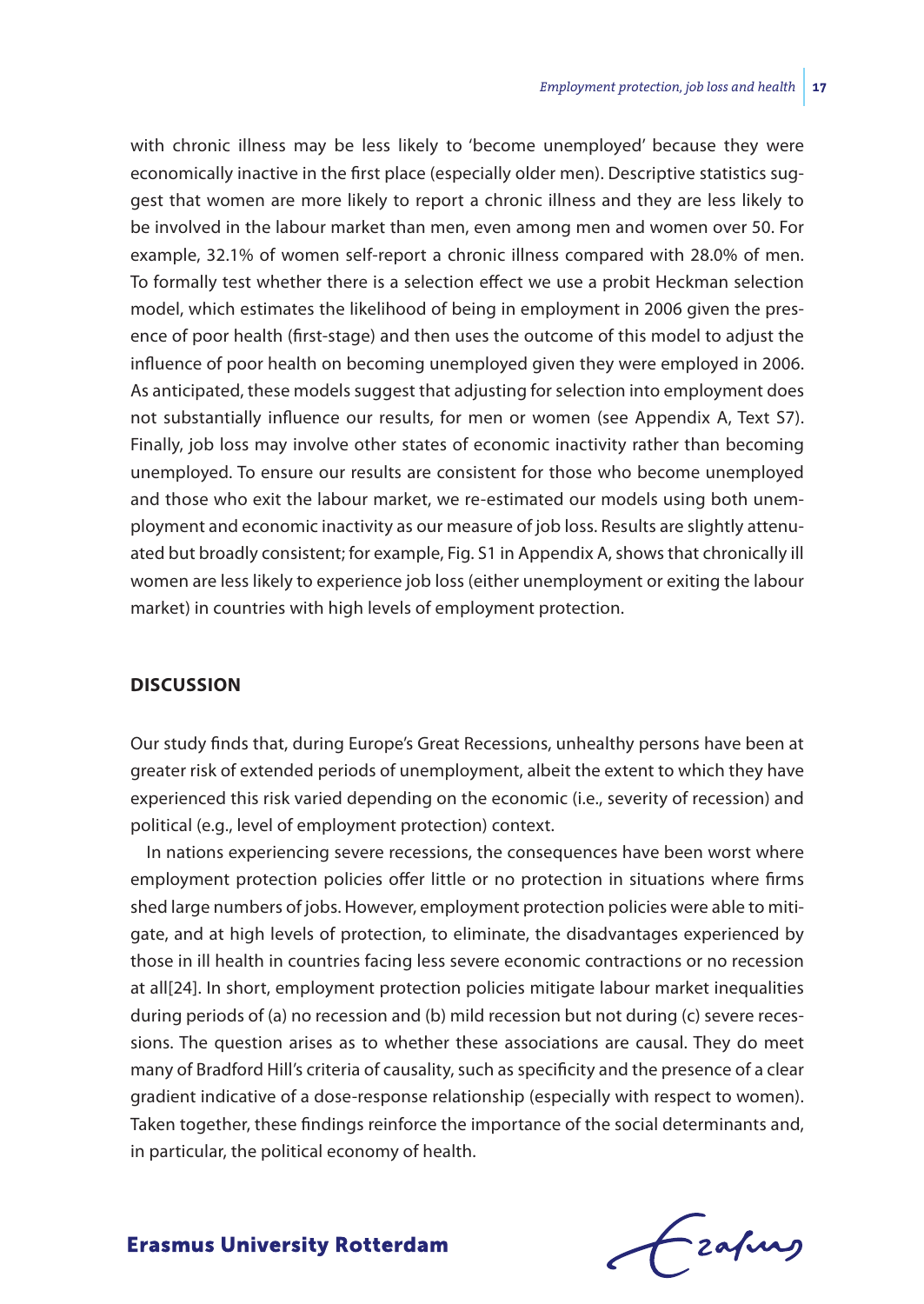Yet, why are employment protection legislations less protective during severe economic recessions? First, if workers in the second cohort are healthier than the first cohort then firms may be forced to lay off healthy workers irrespective of employment protection legislation. Yet, 18.0% and 17.8% of those employed in 2006 and 2008, respectively, had a chronic illness suggesting that the 2008 cohort were not 'healthier', on average, than the 2006 cohort. Further, rises in unemployment associated with the Great Recession did not occur across Europe until 2009, suggesting that a 'healthy worker effect' is unlikely to explain these results. Second, mass layoffs, which tend to be less health selective, are more common during severe recessions[25]. While employment protection may constrain mass layoffs they would not protect unhealthy employees in the event of a closure of a firm. Hence, in periods of higher levels of mass layoffs, employment protections may fail to offer additional protection to the already disadvantaged[26]. Firm closure has risen during the Great Recession and this rise is likely to have been largest in the countries with the deepest recessions, where the role of employment protection is therefore diminished[25, 27].

Third, although all EU Member States have adopted some form of anti-discriminatory legislation, designed to protect people with disabilities in compliance with the relevant EU Directive, in practice Member States have implemented the Directive's provisions to varying degrees[28]. Evidence suggests that these policies have sometimes had limited ability to protect those with poor health from labour market penalties[29] and this may reflect a low degree of compliance. At the beginning of the crisis, in 2008, only 14% of Spanish firms with more than 50 workers met quotas for employing disabled persons[30]. Similarly, in France, 90% of eligible employers failed to meet the legal quota, and about one-third had no disabled employees at all[24]. Further, should employers view compliance as optional during stable economic periods[24], then it is more likely that such regulations will be flouted when consumer demand declines in recessions [31]. In France, for example, the number of claims of potential labour market discrimination based on disability doubled between 2007 and 2008[24]. Given previous studies that imply that there may be less selection on health during periods when job loss is high, further research is needed to understand the reasons why employment protections have failed to protect employment status of vulnerable groups during the recent economic crisis[32]. Both the rise in mass layoffs and limited (and potentially declining compliance) may explain why employment protections failed to protect vulnerable groups in severe recessions.

As with all analyses using survey data, our study has several limitations. First, our analysis cannot ascertain the conscious or sub-conscious motivations of employers that lie behind the increasing tendency to dismiss workers suffering ill health. However, our results do indicate that they are much more prone to do so during recessions. Second, while the longitudinal data document clearly that women were more likely to lose jobs

Frahing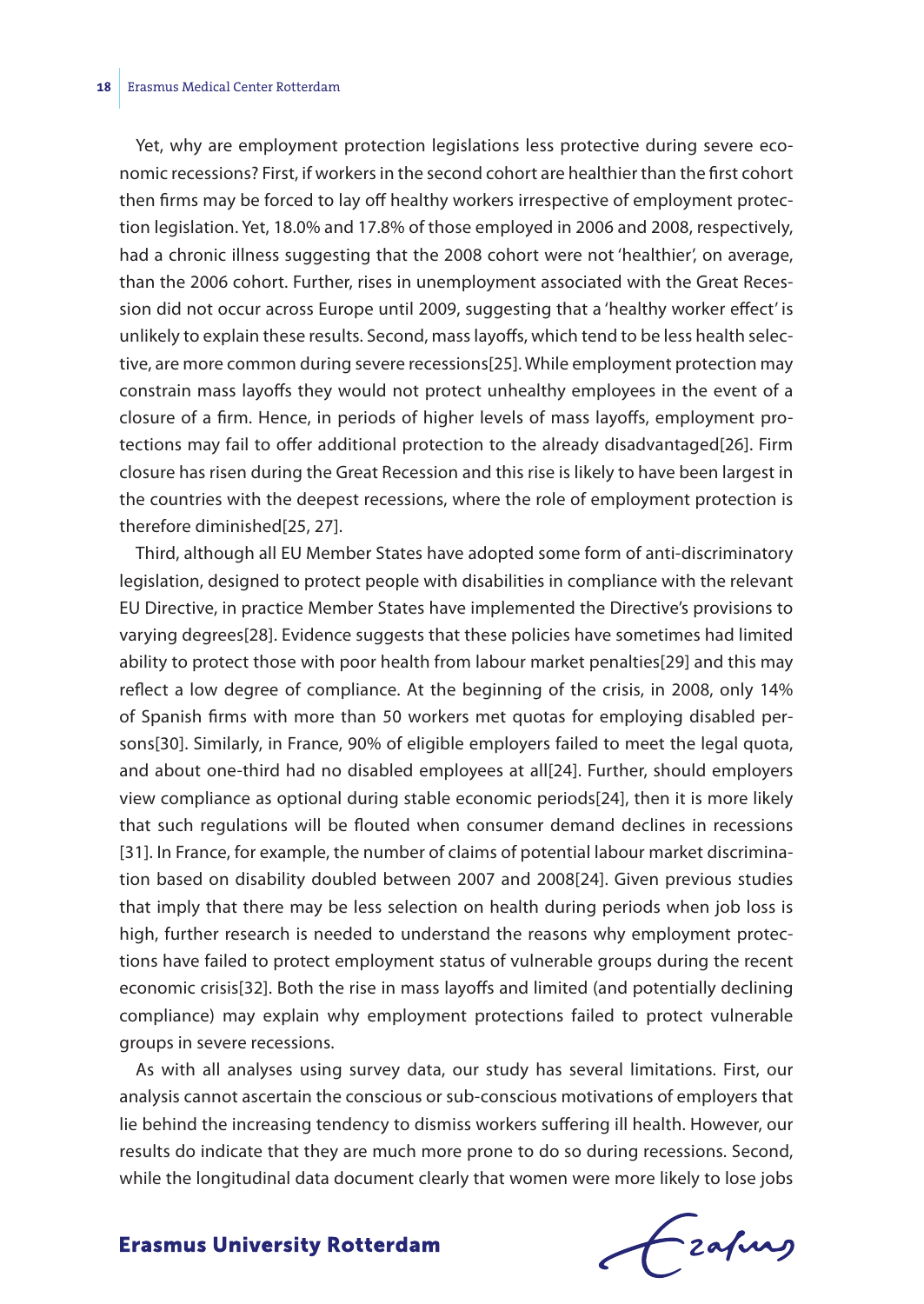during non-recessionary periods, consistent with other evidence from Europe[21-23], we were unable to disaggregate different economic sectors that may account for these gendered patterns, such as the traditionally female service industries. Similarly, we are unable to ascertain why men with poor health have become more likely to lose work during the crisis but the most likely explanation is the differential impact of the crisis on sectors dominated by men, for example construction and manufacturing sectors. Third, item non-response could potentially influence our results. Non-respondents were younger than respondents but had similar levels of education (see Appendix A, Text S7). As such, non-respondents were less likely to have long-standing limiting health conditions and chronic illnesses. However, the proportion of non-respondents is so small (e.g., 0.6% of the available sample with a chronic illness) that the impact of non-response in this instance would likely be minimal.

Fourth, our measure of economic status fails to capture all spells of unemployment between data collection periods and is therefore unable to observe short-term fluctuations in economic activity. Without these data it is difficult to assess whether unhealthy persons have struggled to re-enter the labour market more than healthy individuals. Fifth, not all forms of chronic illness may limit working ability, such as type 1 or 2 diabetes or high blood pressure. This measurement error in the association between chronic illness and job loss will likely lead to conservative estimates and may also explain why the results were stronger for those persons reporting severe health limitations. Exploring this more fully with appropriate data would be an important avenue for future research. Finally, our measure of worker protection from dismissal focused on the entirety of the labour force, rather than specifically on persons in ill health. This limitation would have likely attenuated the observed protective associations of worker protections, making it more difficult to identify an effect should one exist.

The novel contributions of this study are its ability to highlight how macro-social factors, such as policy and economics, shape individual life chances, which in turn influence health inequalities. Specifically, we differentiate the employment trajectories of people with poor health in times of financial stability and in recessions, and we assess the impact of labour market policies on those trajectories. This political economy approach also demonstrates that employment protection policies, by reducing the extent to which chronically ill persons experience disadvantage in the labour market, increase the resilience of this group to economic shocks. For these groups, navigating a financial crisis without experiencing poorer health is, in part, contingent on whether there are strong employment protection policies in place[13, 33].

Our results have immediate implications for policy, pointing to an urgent need to either strengthen anti-discrimination policies so that they work effectively or identify alternative protective policies for persons in ill health who occupy vulnerable positions in the labour market during times of economic hardship. This is particularly important

frafing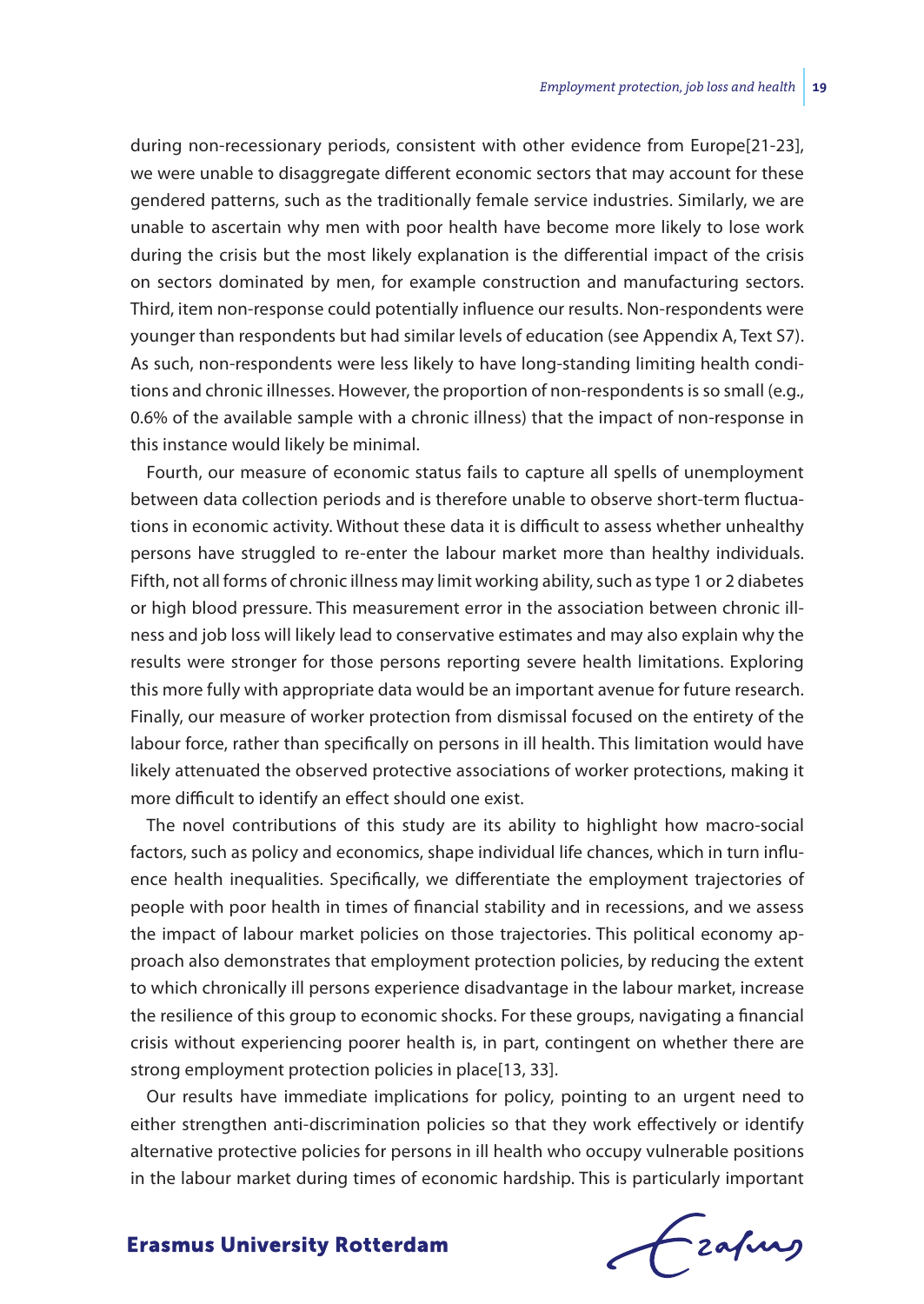in those countries implementing further deep austerity measures to reduce public sector employment, such as Greece and Spain, where these redundancies may further exacerbate already high risks of job loss for both men and women living with chronic illnesses and disabilities.

In 2013 the IMF and OECD recommended that Greece, Spain, and other crisis-stricken nations implement 'supply-side' reforms, making it easier to fire people, reflecting their belief that this would increase employment and boost future economic growth[34]. Our results suggest that such a policy to withdraw employment protections in pursuit of flexible labour markets is likely to increase the risk of job loss in persons with health limitations and chronic illnesses disproportionately and thus be indirectly discriminatory. Further work would be needed to assess how such programmes affect the likelihood of reintegration into the labour market of persons who have already lost jobs. Because job loss also worsens mental health[35-37], persons with chronic illnesses and health limitations are in danger of becoming ensnared in a vicious cycle of poor health and unemployment.

#### **Conclusion**

Unhealthy persons are at greater risk of job loss than healthy persons during economic recession; yet, the disadvantages of unhealthy persons in the labour market vary among countries. We find that where employment protection legislation is strong, i.e., where the costs of both collective and individual dismissal are high, the gap in the probability of job loss between unhealthy and healthy persons is diminished; and, before the recession, it is entirely removed for women. However, this protective effect of employment policies is observed primarily during periods of no recession or moderate recessions and not during severe economic downturns (decline in GDP > 7%). In contrast to recent recommendations from the OECD and the IMF to relax employment protection, these findings suggest that strengthening such legislation and ensuring compliance may make these vulnerable groups more resilient to future economic shocks.

Frahing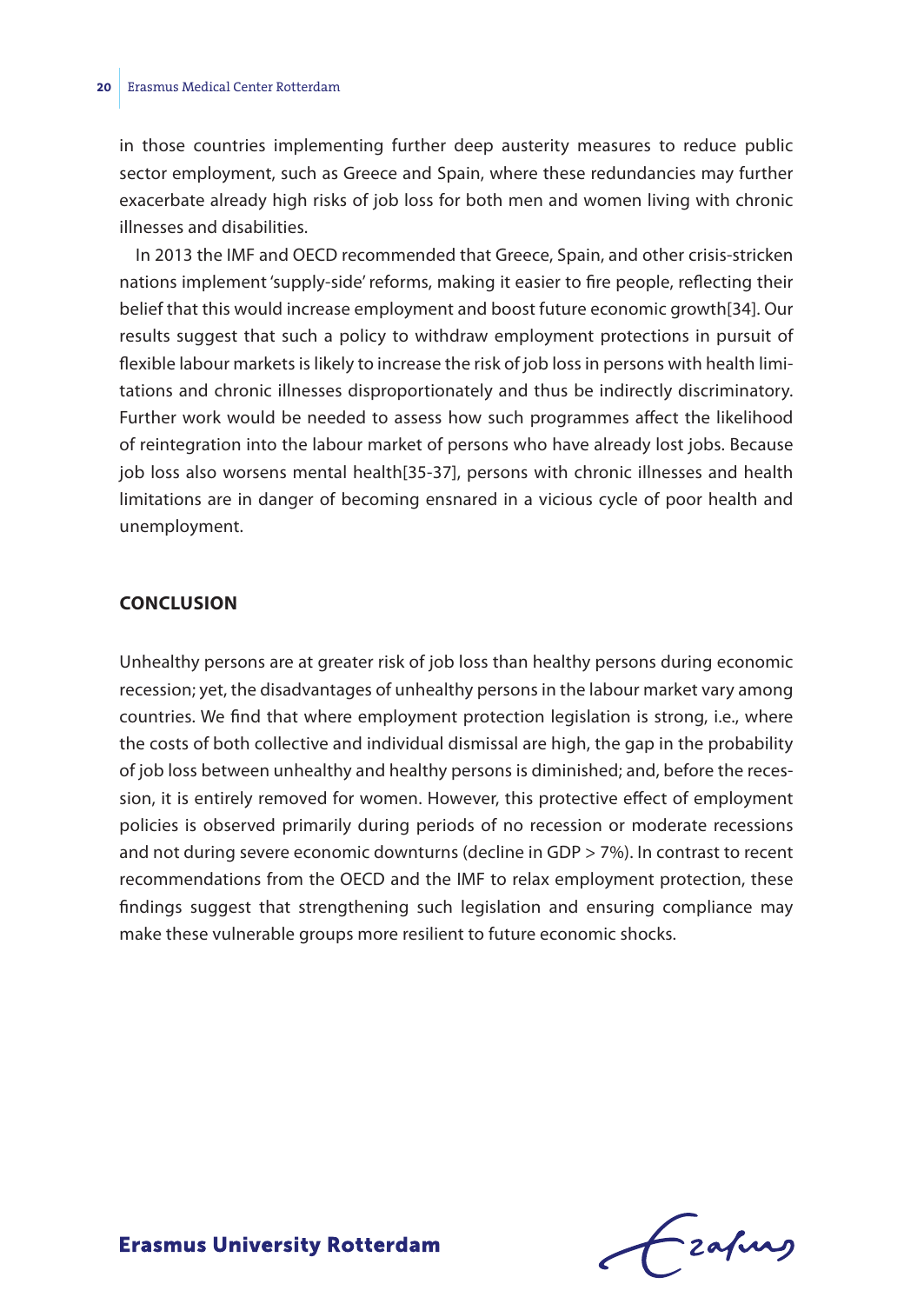#### **References**

- 1. Kaye, H., The impact of the 2007-09 recession on workers with disabilities. Mon. Labor Rev., 2010. 133(10): p. 19-30.
- 2. Schuring, M., L. Burdorf, A. Kunst and J. Mackenbach, The effects of ill health on entering and maintaining paid employment: evidence in European countries. J Epidemiol Community Health, 2007. 61(7): p. 597-604.
- 3. Bartley, M. and C. Owen, Relation between socioeconomic status, employment, and health during economic change, 1973-93. BMJ, 1996. 313(7055): p. 445-9.
- 4. Minton, J.W., K.E. Pickett and D. Dorling, Health, employment, and economic change, 1973-2009: repeated cross sectional study. BMJ, 2012. 344: p. e2316.
- 5. Jusot, F., M. Khlat, T. Rochereau and C. Serme, Job loss from poor health, smoking and obesity: a national prospective survey in France. J Epidemiol Community Health, 2008. 62(4): p. 332-7.
- 6. Montgomery, S.M., M.J. Bartley, D.G. Cook and M.E. Wadsworth, Health and social precursors of unemployment in young men in Great Britain. J Epidemiol Community Health, 1996. 50(4): p. 415-22.
- 7. Schuring, M., S.J. Robroek, F.W. Otten, C.H. Arts and A. Burdorf, The effect of ill health and socioeconomic status on labor force exit and re-employment: a prospective study with ten years follow-up in the Netherlands. Scand J Work Environ Health, 2012. 39(2): p. 134-143
- 8. Virtanen, P., U. Janlert and A. Hammarstrom, Health status and health behaviour as predictors of the occurrence of unemployment and prolonged unemployment. Public Health, 2013. 127(1): p. 46-52.
- 9. van den Berg, T., M. Schuring, M. Avendano, J. Mackenbach and A. Burdorf, The impact of ill health on exit from paid employment in Europe among older workers. Occup Environ Med, 2010. 67(12): p. 845-52.
- 10. Stewart, J.M., The impact of health status on the duration of unemployment spells and the implications for studies of the impact of unemployment on health status. J Health Econ, 2001. 20(5): p. 781-96.
- 11. Marmot, M., J. Allen, R. Bell, E. Bloomer, P. Goldblatt, H. Consortium for the European Review of Social Determinants of and D. the Health, WHO European review of social determinants of health and the health divide. Lancet, 2012. 380(9846): p. 1011-29.
- 12. Beckfield, J. and N. Krieger, Epi + demos + cracy: linking political systems and priorities to the magnitude of health inequities--evidence, gaps, and a research agenda. Epidemiol Rev, 2009. 31: p. 152-77.
- 13. Pega, F., I. Kawachi, K. Rasanathan and O. Lundberg, Politics, policies and population health: a commentary on Mackenbach, Hu and Looman (2013). Soc Sci Med, 2013. 93: p. 176-9.
- 14. Reeves, A., M. McKee, S. Basu and D. Stuckler, The political economy of austerity and healthcare: cross-national analysis of expenditure changes in 27 European nations 1995-2011. Health Policy, 2014. 115(1): p. 1-8.
- 15. International Monetary Fund, The IMF's Advice on Labor Market Issues, 2013, IMF: Washington D.C.
- 16. OECD, Protecting Jobs, Enhancing Flexibility: A New Look at Employment Protection Legislation, 2013, OECD: Paris.
- 17. Acemoglu, D. and J. Angrist, Consequences of employment protection? The case of the Americans with disabilities act. J. Polit. Econ., 2001. 109(5): p. 915-957.

Czafung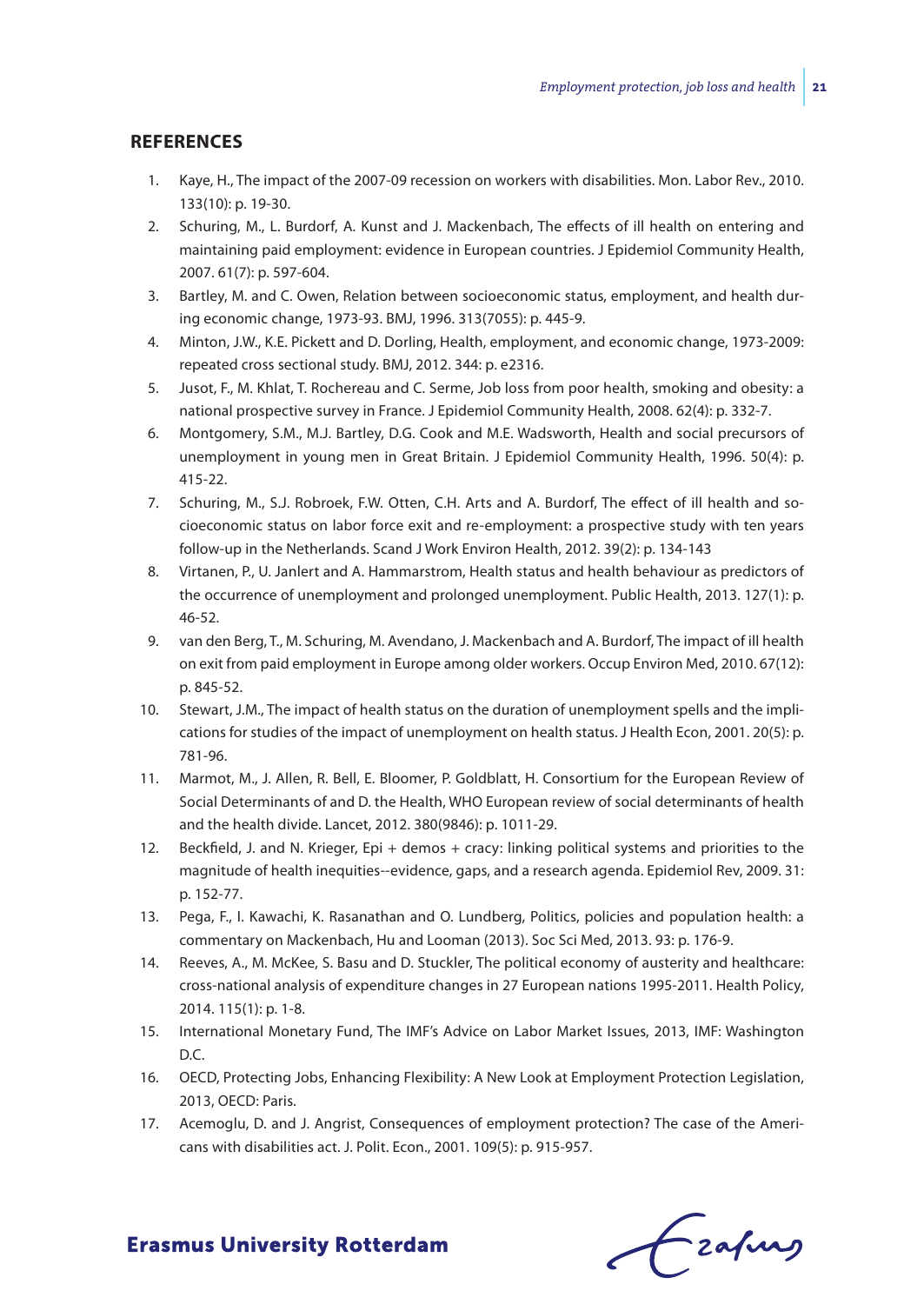#### **22** Erasmus Medical Center Rotterdam

- 18. DeLeire, T., The wage and employment effects of the Americans with Disabilities. Act. J. Hum. Resour., 2000. 35(4): p. 693-715.
- 19. Bell, D. and A. Heitmueller, The Disability Discrimination Act in the UK: helping or hindering employment among the disabled? J Health Econ, 2009. 28(2): p. 465-80.
- 20. Jolls, C. and J.J. Prescott, Disaggregating employment Protection: the case of disability discrimination, 2004. NBER Working Paper No.10740
- 21. Kruse, D. and L. Schur, Employment of people with disabilities following the ADA. Ind. Relat., 2003. 42(1): p. 31-66.
- 22. Jones, M.K., P.L. Latreille and P.J. Sloane, Disability, gender, and the British labour market. Oxf. Econ. Papers-New Ser, 2006. 58(3): p. 407-499.
- 23. Woodhams, C. and S. Corby, Then and now: disability legislation and employers' practices in the UK. Br. J. Industrial Relat., 2007. 45(3): p. 556-580.
- 24. Velche, D., I. Ville and J.-F. Ravaud, Report on the Employment of Disabled People in European Countries: France, 2009, Academic Network of European Disability Experts: Brussels.
- 25. Paul, K.I. and K. Moser, Unemployment impairs mental health: meta-analyses. J. Vocat. Behav., 2009. 74(3): p. 264-282.
- 26. Browning, M. and E. Heinesen, Effect of job loss due to plant closure on mortality and hospitalization. J Health Econ, 2012. 31(4): p. 599-616.
- 27. Riumallo-Herl, C., S. Basu, D. Stuckler, E. Courtin and M. Avendano, Job loss, wealth and depression during the Great Recession in the USA and Europe. Int J Epidemiol, 2014. 43(5): p. 1508-17.
- 28. European Council, Directive 2000/78/EC of 27 November 2000 Establishing a general framework for equal treatment in employment and occupation (02/12/2000), 2000.
- 29. OECD, Sickness, Disability and Work. Keeping on track in the economic downturn 2009, Organisation for Economic Co-operation and Development; Directorate for Employment, Labour and Social Affairs. Available from: http://www.oecd.org/employment/employmentpoliciesanddata/42699911.pdf , (accessed 18/12/2012)
- 30. Verdugo, M.A., C. Jenaro and M. Campo, Report on the Employment of Disabled People in European Countries: Spain., 2009, Academic Network of European Disability Experts: Brussels.
- 31. Harlan, S.L. and P.M. Robert, The social construction of disability in organizations why employers resist reasonable accommodation. Work Occup., 1998. 25(4): p. 397-435.
- 32. Martikainen, P.T. and T. Valkonen, Excess mortality of unemployed men and women during a period of rapidly increasing unemployment. Lancet, 1996. 348(9032): p. 909-12.
- 33. Hall, P.A. and M. Lamont, Social Resilience in the Neoliberal Era, 2013, Cambridge University Press: Cambridge.
- 34. OECD, Structural reforms in times of crisis, in Economic Policy Reforms: Going for Growth OECD, Editor. 2012, OECD: Paris.
- 35. Garcy, A.M. and D. Vagero, The length of unemployment predicts mortality, differently in men and women, and by cause of death: a six year mortality follow-up of the Swedish 1992-1996 recession. Soc Sci Med, 2012. 74(12): p. 1911-20.
- 36. Montgomery, S., R. Udumyan, A. Magnuson, W. Osika, P.O. Sundin and D. Blane, Mortality following unemployment during an economic downturn: Swedish register-based cohort study. BMJ Open, 2013. 3(7).
- 37. Wadsworth, M.E., S.M. Montgomery and M.J. Bartley, The persisting effect of unemployment on health and social well-being in men early in working life. Soc Sci Med, 1999. 48(10): p. 1491-9.

Frafing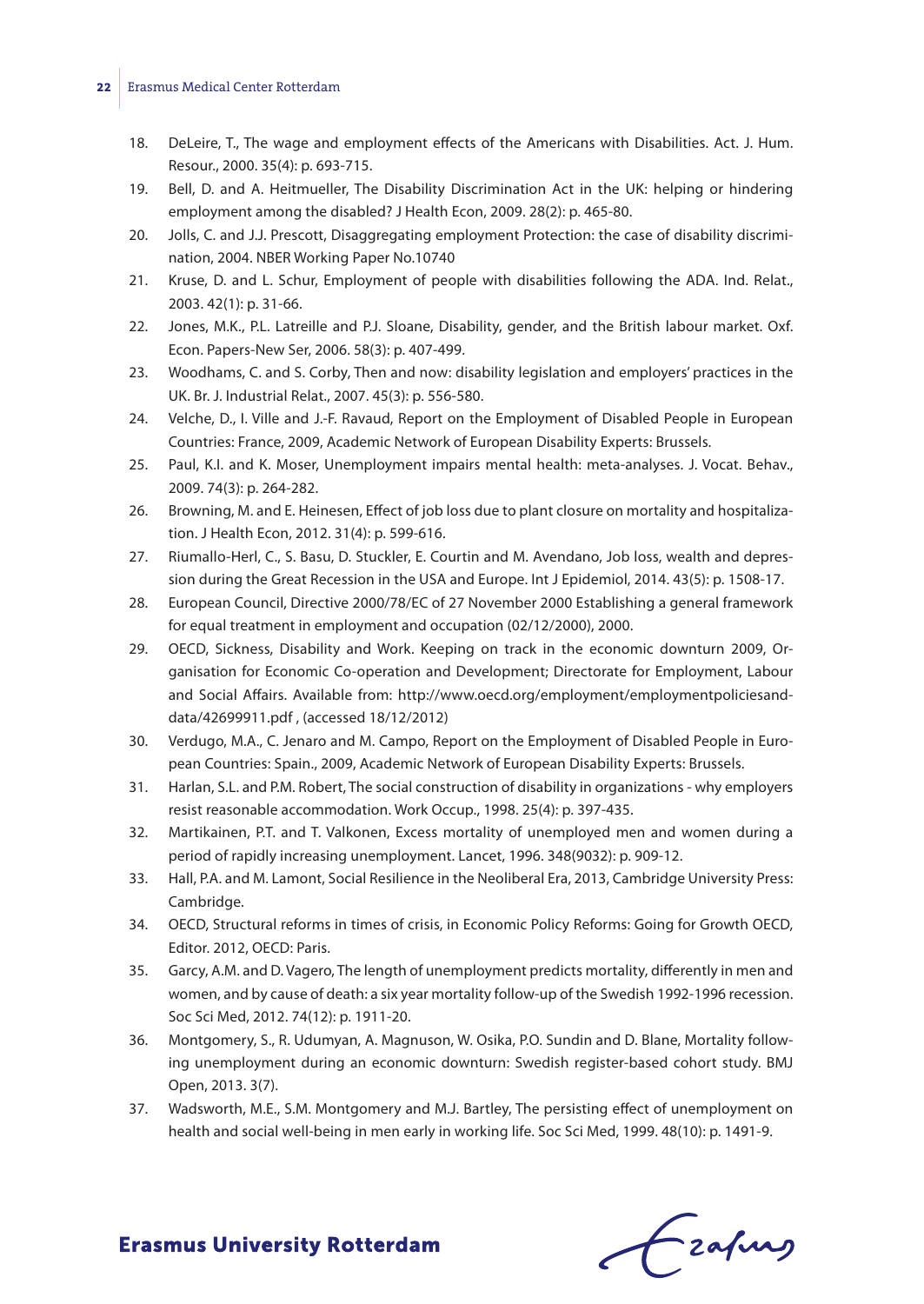#### **Chapter 3. Supplementary data**

|                       |           | Odds ratio of Job Loss |                                                                                                                                                             |           |           |          |  |  |
|-----------------------|-----------|------------------------|-------------------------------------------------------------------------------------------------------------------------------------------------------------|-----------|-----------|----------|--|--|
|                       |           | 2006-2008              |                                                                                                                                                             |           | 2008-2010 |          |  |  |
|                       | Total     | Male                   | Female                                                                                                                                                      | Total     | Male      | Female   |  |  |
| Person has a          | $1.14***$ | 0.77                   | $1.53***$                                                                                                                                                   | $1.26***$ | $1.26*$   | $1.27**$ |  |  |
| chronic illness       |           |                        | $(1.06 \text{ to } 1.22)$ $(0.58 \text{ to } 1.04)$ $(1.37 \text{ to } 1.70)$ $(1.07 \text{ to } 1.48)$ $(1.01 \text{ to } 1.56)$ $(1.15 \text{ to } 1.39)$ |           |           |          |  |  |
| Number of individuals | 38,629    | 21,415                 | 17,214                                                                                                                                                      | 70,604    | 38,568    | 32,035   |  |  |
| Number of countries   | 26        | 26                     | 26                                                                                                                                                          | 25        | 25        | 25       |  |  |

**Text S1.** Job loss risks in persons with a chronic illness among persons adjusting for country 'fixed-effects', before the Great Recession 2006-2008 and during it 2008-2010

Notes: Data on chronic (longstanding) illnesses or conditions refer to the self-declaration by the respondents of whether they have or have not a chronic (longstanding) illness or condition. All models control for age, age-squared, marital status, educational attainment, level of GDP per capita, change in GDP per capita (both measures of GDP are adjusted for inflation and purchasing power), unemployment rate (% of the labour force), percentage point change in unemployment rate. All individuals are employed in the base year of either 2006 or 2008. Models also control for country-specific differences, so called country 'fixed-effects'. Standard errors are clustered at the country-level.  $* p < 0.05$ ,  $** p < 0.01$ 

|                       |                           | Odds ratio of Job Loss    |                           |                           |                           |                           |  |  |
|-----------------------|---------------------------|---------------------------|---------------------------|---------------------------|---------------------------|---------------------------|--|--|
|                       |                           | 2006-2008                 |                           |                           | 2008-2010                 |                           |  |  |
| Age $<=$ 40           | Total                     | Male                      | Female                    | Total                     | Male                      | Female                    |  |  |
| Person has a          | 0.92                      | 0.53                      | $1.51***$                 | 1.18                      | $1.30*$                   | 1.01                      |  |  |
| chronic illness       | $(0.74 \text{ to } 1.16)$ | $(0.21 \text{ to } 1.32)$ | $(1.11$ to 2.04)          | $(0.91 \text{ to } 1.51)$ | $(1.12 \text{ to } 1.50)$ | $(1.65 \text{ to } 1.58)$ |  |  |
| Number of individuals | 15,999                    | 9,099                     | 6,900                     | 27,946                    | 15,624                    | 12,322                    |  |  |
| Number of countries   | 26                        | 26                        | 26                        | 25                        | 25                        | 25                        |  |  |
| Age > 40              | Total                     | Male                      | Female                    | Total                     | Male                      | Female                    |  |  |
| Person has a          | $1.31**$                  | 1.00                      | $1.57**$                  | $1.36***$                 | 1.31                      | $1.44***$                 |  |  |
| chronic illness       | $(1.23 \text{ to } 1.40)$ | $(0.87 \text{ to } 1.15)$ | $(1.44 \text{ to } 1.70)$ | $(1.21 \text{ to } 1.53)$ | $(0.98 \text{ to } 1.76)$ | $(1.29 \text{ to } 1.60)$ |  |  |
| Number of individuals | 22,630                    | 12,316                    | 10,314                    | 42,658                    | 22,944                    | 19,713                    |  |  |
| Number of countries   | 26                        | 26                        | 26                        | 25                        | 25                        | 25                        |  |  |

**Text S2.** Job loss risks in persons with a chronic illness among persons disaggregating by age, before the Great Recession 2006-2008 and during it 2008-2010

Notes: Data on chronic (longstanding) illnesses or conditions refer to the self-declaration by the respondents of whether they have or have not a chronic (longstanding) illness or condition. All models control for age, age-squared, marital status, educational attainment, level of GDP per capita, change in GDP per capita (both measures of GDP are adjusted for inflation and purchasing power), unemployment rate (% of the labour force), percentage point change in unemployment rate. All individuals are employed in the base year of either 2006 or 2008. Standard errors are clustered at the country-level. \*  $p < 0.05$ , \*\*  $p < 0.01$ 

frafing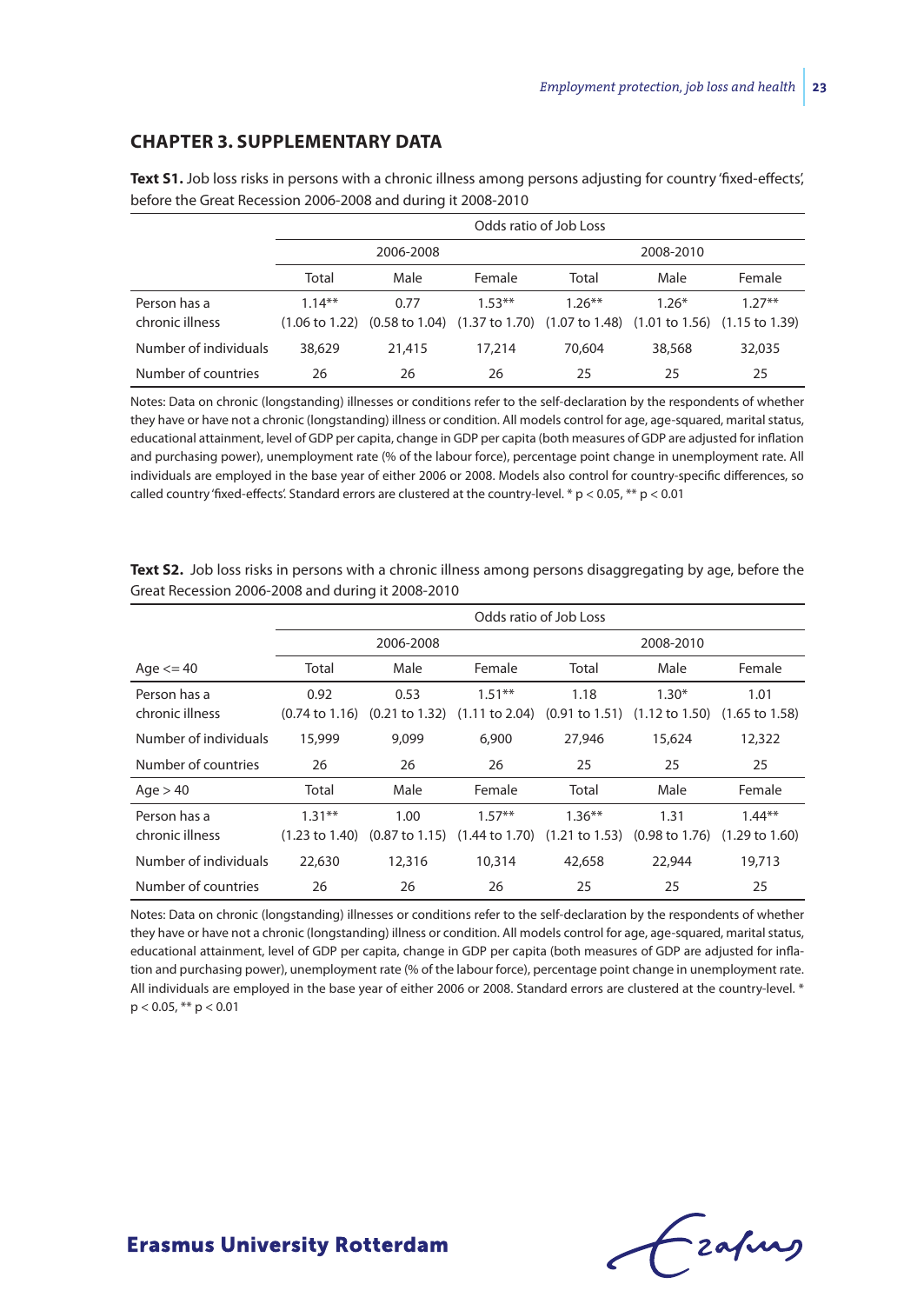|                       |           | Odds ratio of Job Loss |                                                                                                                                                             |          |           |          |  |  |
|-----------------------|-----------|------------------------|-------------------------------------------------------------------------------------------------------------------------------------------------------------|----------|-----------|----------|--|--|
|                       |           | 2006-2008              |                                                                                                                                                             |          | 2008-2010 |          |  |  |
|                       | Total     | Male                   | Female                                                                                                                                                      | Total    | Male      | Female   |  |  |
| Person has a          | $1.15***$ | 0.79                   | $1.53***$                                                                                                                                                   | $1.28**$ | $1.29*$   | $1.27**$ |  |  |
| chronic illness       |           |                        | $(1.07 \text{ to } 1.24)$ $(0.58 \text{ to } 1.08)$ $(1.37 \text{ to } 1.70)$ $(1.07 \text{ to } 1.52)$ $(1.02 \text{ to } 1.64)$ $(1.15 \text{ to } 1.40)$ |          |           |          |  |  |
| Number of individuals | 37,426    | 20,825                 | 16,601                                                                                                                                                      | 68,393   | 37,505    | 30,887   |  |  |
| Number of countries   | 25        | 25                     | 25                                                                                                                                                          | 24       | 24        | 24       |  |  |

**Text S3.** Job loss risks in persons with a chronic illness among persons adjusting for gender equality, before the Great Recession 2006-2008 and during it 2008-2010

Notes: Data on chronic (longstanding) illnesses or conditions refer to the self-declaration by the respondents of whether they have or have not a chronic (longstanding) illness or condition. All models control for age, age-squared, marital status, education attainment, level of GDP per capita, change in GDP per capita (both measures of GDP are adjusted for inflation and purchasing power), unemployment rate (% of the labour force), percentage point change in unemployment rate. All individuals are employed in the base year of either 2006 or 2008. Models also control for country-specific differences, so called country 'fixed-effects'. Gender equality index: this measure of gender equality has been produced by the World Economic Forum and consists of measures with respect to four key indicators. We only use two of those here. Each measure indicator is measured on a scale of 0 to 1. First, this measures economic participation and opportunity, including the rates of participation, gendered pay gaps, and the number of women in key professional positions. Second, political empowerment is measured through the ratio of women to men in ministerial or parliamentary positions. This collection of measures is intended to be independent of the level of wealth in a particular country. Standard errors are clustered at the countrylevel. \* p < 0.05, \*\* p < 0.01

**Text S4.** Job loss risks in persons with a chronic illness among persons adjusting for education as a categorical variable, before the Great Recession 2006-2008 and during it 2008-2010

|                       |           |           |                                                                                                                                                             | Odds Ratio of Job Loss |           |           |
|-----------------------|-----------|-----------|-------------------------------------------------------------------------------------------------------------------------------------------------------------|------------------------|-----------|-----------|
|                       |           | 2006-2008 |                                                                                                                                                             |                        | 2008-2010 |           |
|                       | Total     | Male      | Female                                                                                                                                                      | Total                  | Male      | Female    |
| Person has a          | $1.12***$ | 0.79      | $1.48**$                                                                                                                                                    | $1.29***$              | $1.31*$   | $1.28***$ |
| chronic illness       |           |           | $(1.06 \text{ to } 1.18)$ $(0.57 \text{ to } 1.08)$ $(1.34 \text{ to } 1.64)$ $(1.09 \text{ to } 1.53)$ $(1.04 \text{ to } 1.64)$ $(1.16 \text{ to } 1.42)$ |                        |           |           |
| Number of individuals | 39,574    | 21,415    | 17,214                                                                                                                                                      | 70,604                 | 38,568    | 32,035    |
| Number of countries   | 26        | 26        | 26                                                                                                                                                          | 25                     | 25        | 25        |

Notes*:* Data on chronic (longstanding) illnesses or conditions refer to the self-declaration by the respondents of whether they have or have not a chronic (longstanding) illness or condition. All models control for age, age-squared, marital status, education attainment, level of GDP per capita, change in GDP per capita (both measures of GDP are adjusted for inflation and purchasing power), unemployment rate (% of the labour force), percentage point change in unemployment rate. All individuals are employed in the base year of either 2006 or 2008. Standard errors are clustered at the country-level. \*  $p < 0.05$ , \*\*  $p < 0.01$ 

fzafung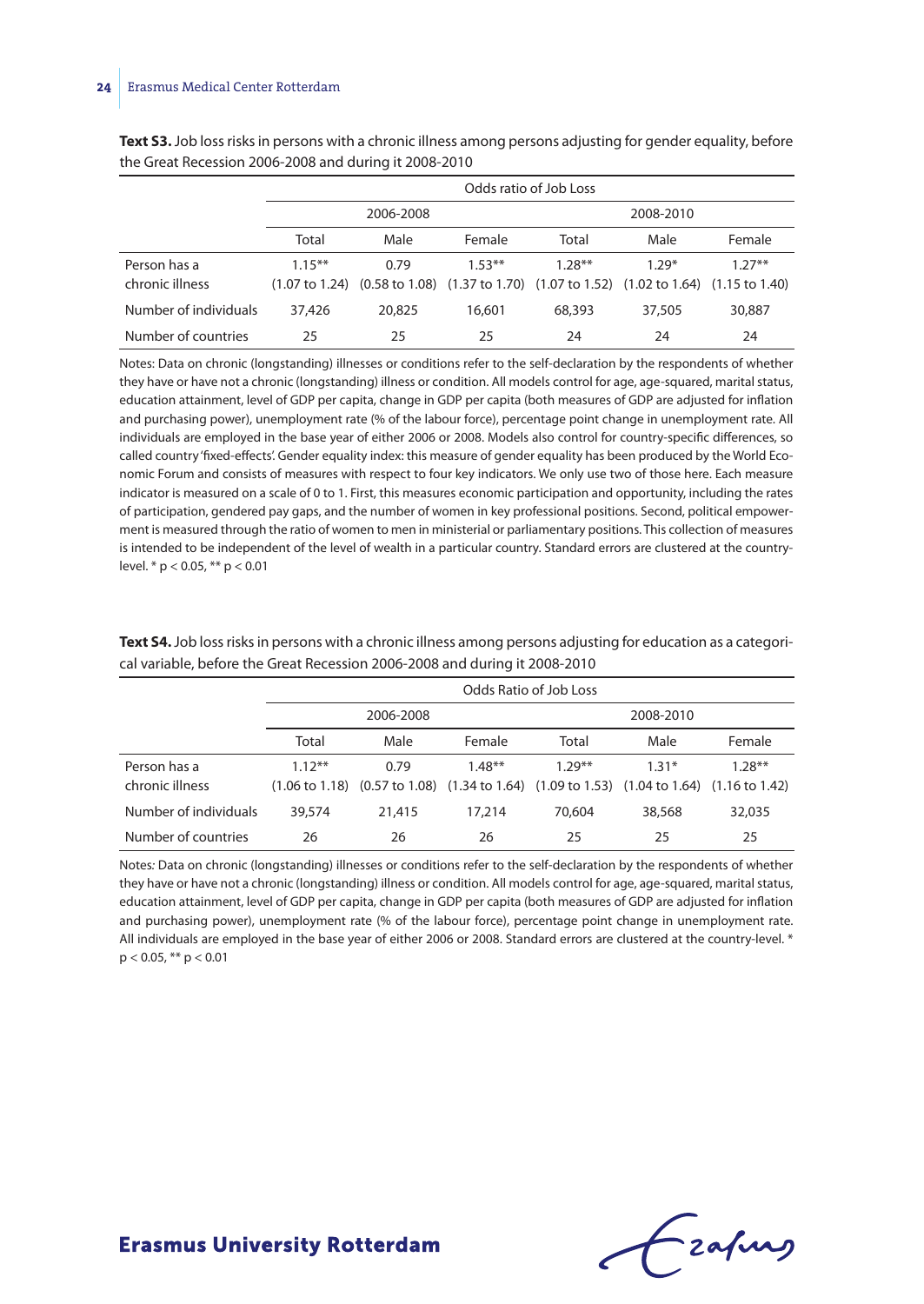|                       | Odds Ratio of Job Loss |           |                                                                                                                                                             |           |         |           |  |  |
|-----------------------|------------------------|-----------|-------------------------------------------------------------------------------------------------------------------------------------------------------------|-----------|---------|-----------|--|--|
|                       |                        | 2006-2008 |                                                                                                                                                             | 2008-2010 |         |           |  |  |
|                       | Total                  | Male      | Female                                                                                                                                                      | Total     | Male    | Female    |  |  |
| Person has a          | $1.12***$              | 0.86      | $1.35***$                                                                                                                                                   | $1.35***$ | $1.45*$ | $1.25***$ |  |  |
| chronic illness       |                        |           | $(1.06 \text{ to } 1.18)$ $(0.64 \text{ to } 1.14)$ $(1.11 \text{ to } 1.63)$ $(1.14 \text{ to } 1.61)$ $(1.14 \text{ to } 1.85)$ $(1.14 \text{ to } 1.39)$ |           |         |           |  |  |
| Number of individuals | 39,574                 | 21,918    | 17,656                                                                                                                                                      | 73,133    | 40,008  | 33,124    |  |  |
| Number of countries   | 26                     | 26        | 26                                                                                                                                                          | 25        | 25      | 25        |  |  |

**Text S5.** Job loss risks in persons with a chronic illness among persons and weighting by population, before the Great Recession 2006-2008 and during it 2008-2010

Notes: Data on chronic (longstanding) illnesses or conditions refer to the self-declaration by the respondents of whether they have or have not a chronic (longstanding) illness or condition. All models control for age, age-squared, marital status, education attainment, level of GDP per capita, change in GDP per capita (both measures of GDP are adjusted for inflation and purchasing power), unemployment rate (% of the labour force), percentage point change in unemployment rate. All individuals are employed in the base year of either 2006 or 2008. Standard errors are clustered at the country-level. \*  $p < 0.05$ , \*\*  $p < 0.01$ 

#### **Text S6.** Non-response on the unemployment variable

|                           | Non-response on<br>economic activity |                     |        | Response on<br>economic activity |                            |         |
|---------------------------|--------------------------------------|---------------------|--------|----------------------------------|----------------------------|---------|
|                           | N                                    | Mean<br>(Std. Dev.) | N      | Mean<br>(Std. Dev.)              | Non-response<br>- Response | p-value |
| Socio-demographic         |                                      |                     |        |                                  | (Std. Error)               |         |
| Age                       | 3,937                                | 38.64<br>(17.14)    | 99,898 | 49.01<br>(17.55)                 | $-10.37$<br>(0.28)         | < 0.001 |
| Marital status            | 2,206                                | 0.41<br>(0.01)      | 99,849 | 0.59<br>(0.002)                  | $-0.18$<br>(0.01)          | < 0.001 |
| Education                 | 484                                  | 2.99<br>(0.05)      | 98,342 | 2.93<br>(0.004)                  | 0.054<br>(0.059)           | 0.36    |
| Limiting health condition | 584                                  | 1.17<br>(0.02)      | 87,960 | 1.32<br>(0.002)                  | $-0.15$<br>(0.03)          | < 0.001 |
| Chronic illness           | 498                                  | 0.25<br>(0.019)     | 87,884 | 0.30<br>(0.002)                  | $-0.054$<br>(0.021)        | 0.009   |

Notes: Two-tailed t-test reported for difference between mean differences.

Czapurs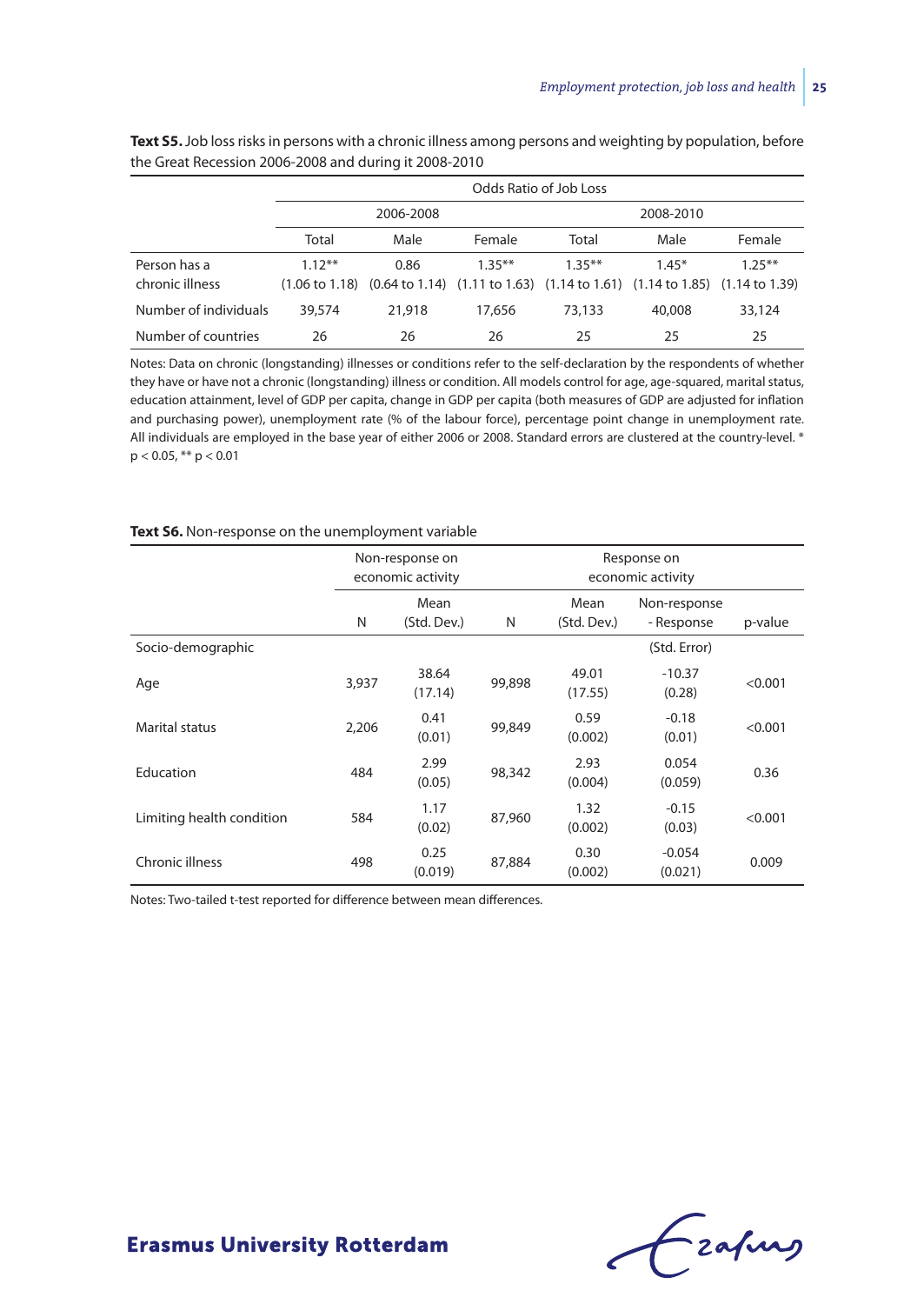**Text S7.** Effect modification of employment protection policies on persons with and without chronic illness, adjusting for selection into employment in 2006

|                                                                                          | Odds Ratio of Job Loss             |                                                                      |                                          |  |
|------------------------------------------------------------------------------------------|------------------------------------|----------------------------------------------------------------------|------------------------------------------|--|
|                                                                                          | 2006-2008                          |                                                                      |                                          |  |
| Chronic illness - without adjustment for selection bias                                  | Total                              | Male                                                                 | Female                                   |  |
| Direct effect of employment protection for persons without a<br>chronic illness          | $-0.11***$                         | $-0.16**$<br>$(-0.03 \text{ to } -0.19)$ $(-0.05 \text{ to } -0.26)$ | $-0.05$<br>$(-0.13 \text{ to } 0.03)$    |  |
| Modifying effect of employment protection for persons with<br>a chronic illness          | 0.02<br>$(-0.07 \text{ to } 0.11)$ | 0.18<br>(-0.02 to 0.38)                                              | $-0.10*$<br>$(-0.01 \text{ to } -0.20)$  |  |
| Number of individuals                                                                    | 34,263                             | 19,078                                                               | 15,185                                   |  |
| Number of countries                                                                      | 21                                 | 21                                                                   | 21                                       |  |
| Chronic illness – with adjustment for selection bias                                     | Total                              | Male                                                                 | Female                                   |  |
| Direct effect of employment protection for persons without a<br>severe health limitation | $-0.11**$                          | $-0.16**$<br>$(-0.03 \text{ to } -0.19)$ $(-0.05 \text{ to } -0.26)$ | $-0.05$<br>$(-0.12 \text{ to } 0.03)$    |  |
| Modifying effect of employment protection for persons with a<br>severe health limitation | 0.01<br>$(-0.07 \text{ to } 0.10)$ | 0.18<br>(-0.02 to 0.39)                                              | $-0.12**$<br>$(-0.03 \text{ to } -0.20)$ |  |
| Number of persons employed at baseline                                                   | 75,983                             | 35,725                                                               | 40,258                                   |  |
| Number of countries                                                                      | 22                                 | 22                                                                   | 22                                       |  |

Notes: Data on chronic (longstanding) illnesses or conditions refer to the self-declaration by the respondents of whether they have or have not a chronic (longstanding) illness or condition. All models control for age, age-squared, marital status, education attainment, level of GDP per capita, change in GDP per capita (both measures of GDP are adjusted for inflation and purchasing power), unemployment rate (% of the labour force), percentage point change in unemployment rate, and whether respondent has a chronic illness. All individuals are employed in the base year of 2008. Employment protection is an average of the employment protection scores for dismissal and permanent work. Effect sizes are based on modelling the interaction between whether respondents have a chronic illness or not (Chronic illness =1) and the level of employment protection: β1xChronic Illness + β2Chronic Illness x Employment Protection + β3\*Employment protection. Standard errors are clustered at the country-level. Adjustment for selection uses a probit heckman selection model.  $* p < 0.05$ ,  $**$  $p < 0.01$ 

Frahing